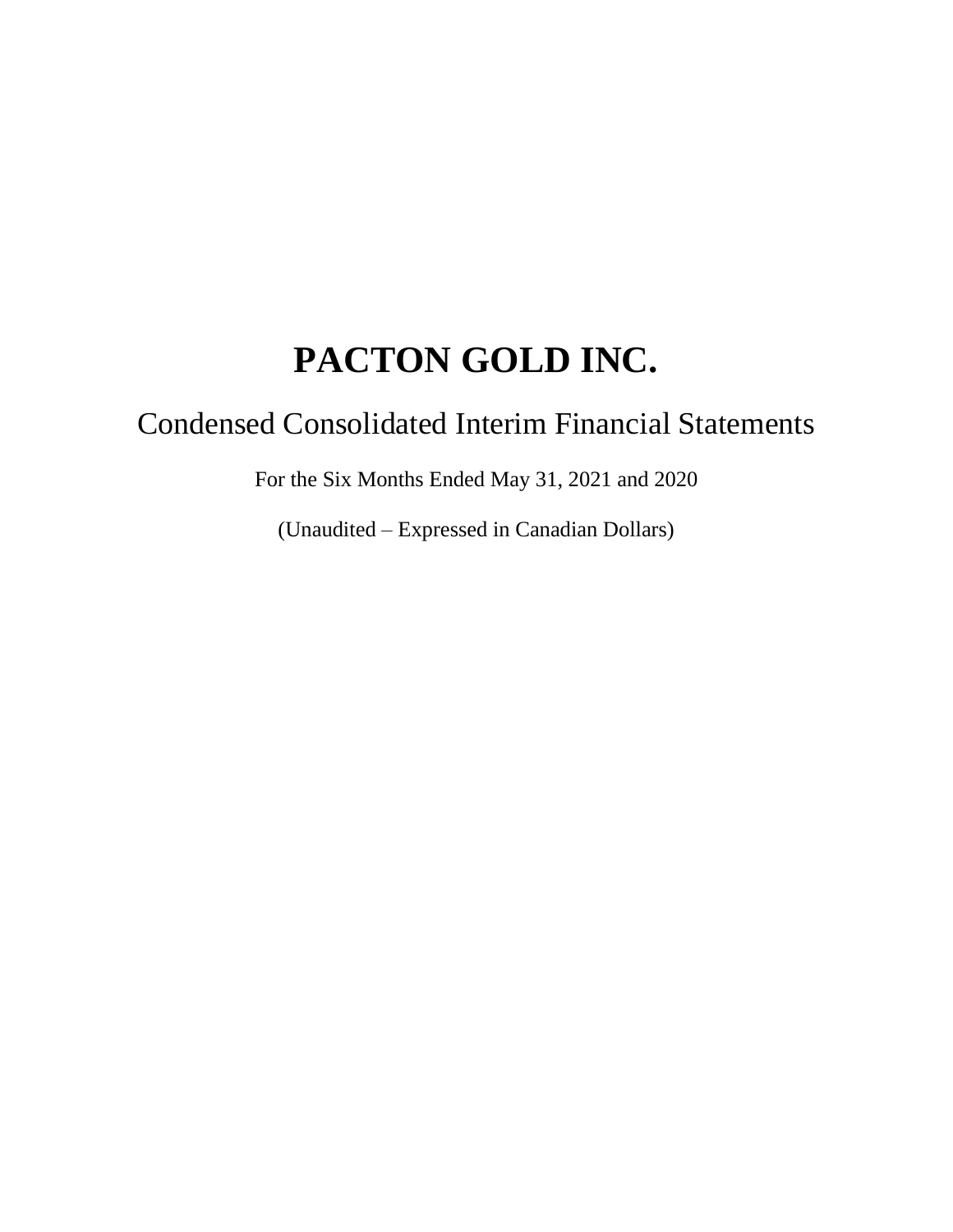May 31, 2021 and 2020

|                                                                              | Page     |
|------------------------------------------------------------------------------|----------|
| <b>Condensed Consolidated Interim Financial Statements</b>                   |          |
| Notice of No Auditor Review                                                  |          |
| Condensed Consolidated Interim Statements of Financial Position              | 2        |
| Condensed Consolidated Interim Statements of Comprehensive Loss              | 3        |
| Condensed Consolidated Interim Statements of Changes in Shareholders' Equity | 4        |
| <b>Condensed Consolidated Interim Statements of Cash Flows</b>               | 5        |
| Notes to the Condensed Consolidated Interim Financial Statements             | $6 - 30$ |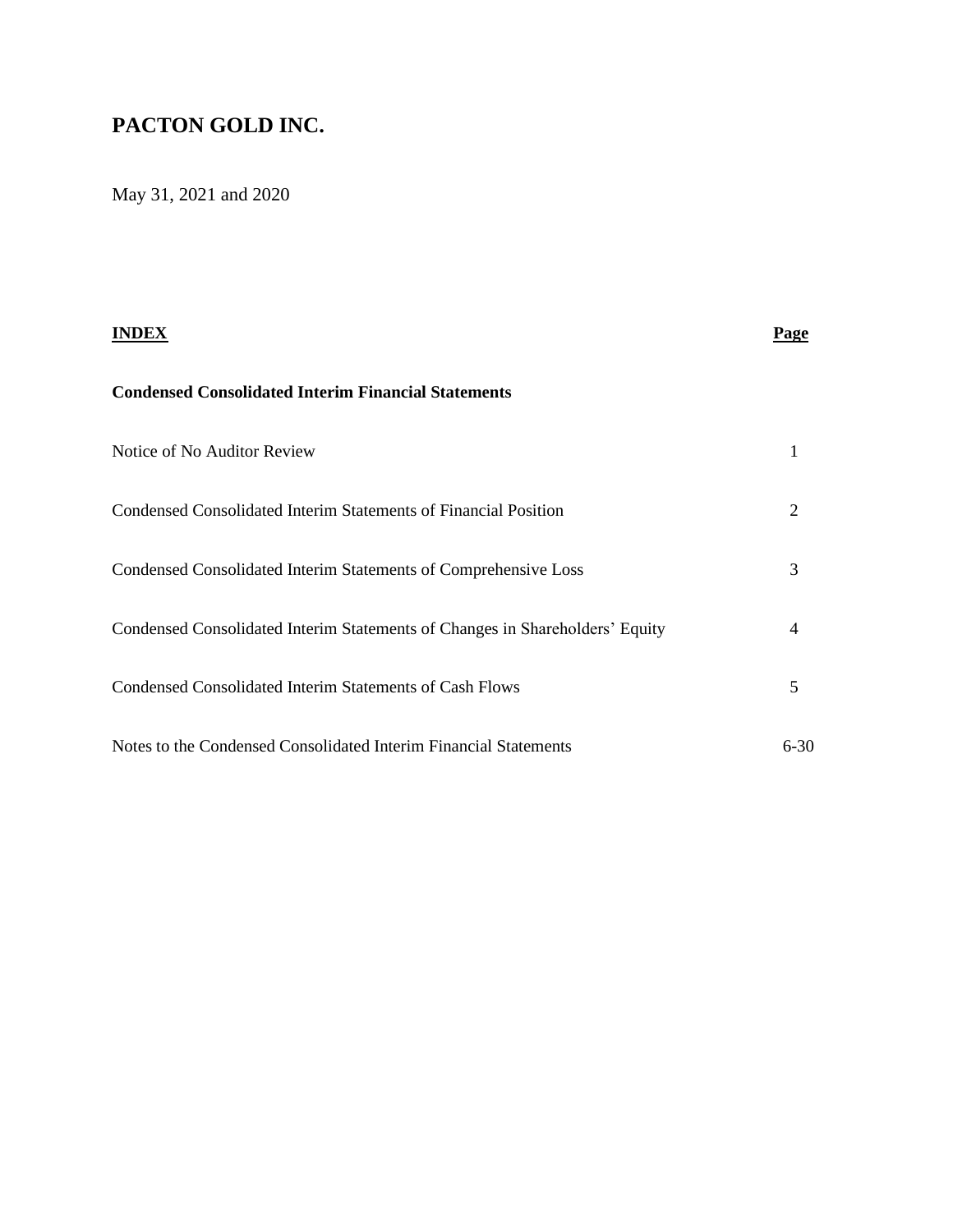#### **NOTICE OF NO AUDITOR REVIEW OF CONDENSED CONSOLIDATED INTERIM FINANCIAL STATEMENTS**

Under National Instrument 51-102, Part 4, subsection 4.3(3) (a), if an auditor has not performed a review of the interim financial statements, they must be accompanied by a notice indicating that the financial statements have not been reviewed by an auditor.

The accompanying unaudited condensed consolidated interim financial statements of the Company have been prepared by and are the responsibility of the Company's management.

The Company's independent auditor has not performed a review of these condensed consolidated interim financial statements in accordance with standards established by the Chartered Professional Accountants of Canada for a review of condensed consolidated interim financial statements by an entity's auditor.

July 28, 2021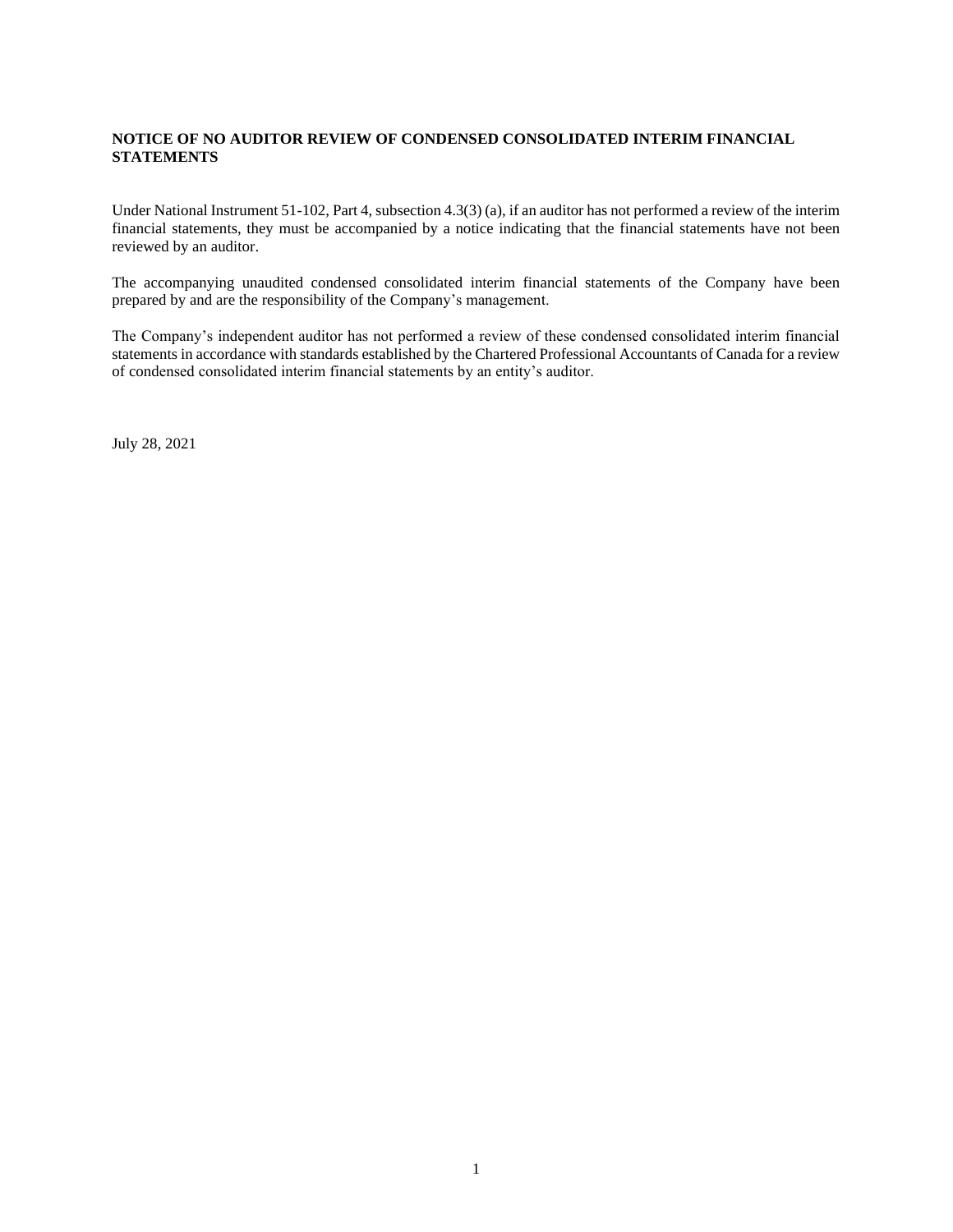### Condensed Consolidated Interim Statements of Financial Position As at (Expressed in Canadian Dollars)

|                                                              | May 31,<br>2021  | November 30,<br>2020 |
|--------------------------------------------------------------|------------------|----------------------|
|                                                              | (unaudited)      |                      |
| <b>Assets</b>                                                |                  |                      |
| <b>Current</b>                                               |                  |                      |
| Cash and cash equivalents                                    | \$<br>1,456,077  | \$<br>2,721,339      |
| Marketable securities (note 7)                               | 2,522,811        |                      |
| Receivables (note 12)                                        | 701,534          | 325,268              |
| Prepaid expenses                                             | 63,308           | 109,302              |
|                                                              | 4,743,730        | 3,155,909            |
| <b>Equipment</b> (note 8)                                    | 99,673           | 110,748              |
| <b>Exploration and Evaluation Assets (notes 9 and 12)</b>    | 18,683,166       | 18,521,789           |
|                                                              |                  |                      |
|                                                              | \$<br>23,526,569 | \$<br>21,788,446     |
| <b>Liabilities</b>                                           |                  |                      |
|                                                              |                  |                      |
| <b>Current</b>                                               |                  |                      |
| Accounts payable and accrued liabilities (notes 11 and 12)   | \$<br>133,381    | \$<br>1,029,424      |
| Other liabilities (note 10)                                  | 123,272          | 217,993              |
|                                                              |                  |                      |
|                                                              | 256,653          | 1,247,417            |
| <b>Shareholders' Equity</b>                                  |                  |                      |
| Capital Stock (note 11)                                      | 50,806,635       | 47,234,016           |
| <b>Share-based Payments Reserve (note 11)</b>                | 3,837,440        | 5,890,785            |
| <b>Deficit</b>                                               | (31, 191, 797)   | (32, 367, 786)       |
| <b>Accumulated Other Comprehensive Loss - Cumulative</b>     |                  |                      |
| <b>Translation Adjustments</b>                               | (182, 362)       | (215,986)            |
|                                                              | 23,269,916       | 20,541,029           |
|                                                              | \$<br>23,526,569 | \$<br>21,788,446     |
| Going Concern (note 2)<br><b>Subsequent Events (note 15)</b> |                  |                      |
| Approved on behalf of the Board:                             |                  |                      |
| "Richard Roulay"<br>"Aloc Pismiris"                          |                  |                      |

 *"Richard Boulay" "Alec Pismiris"* ……………………………… Director ……………………………… Director Richard Boulay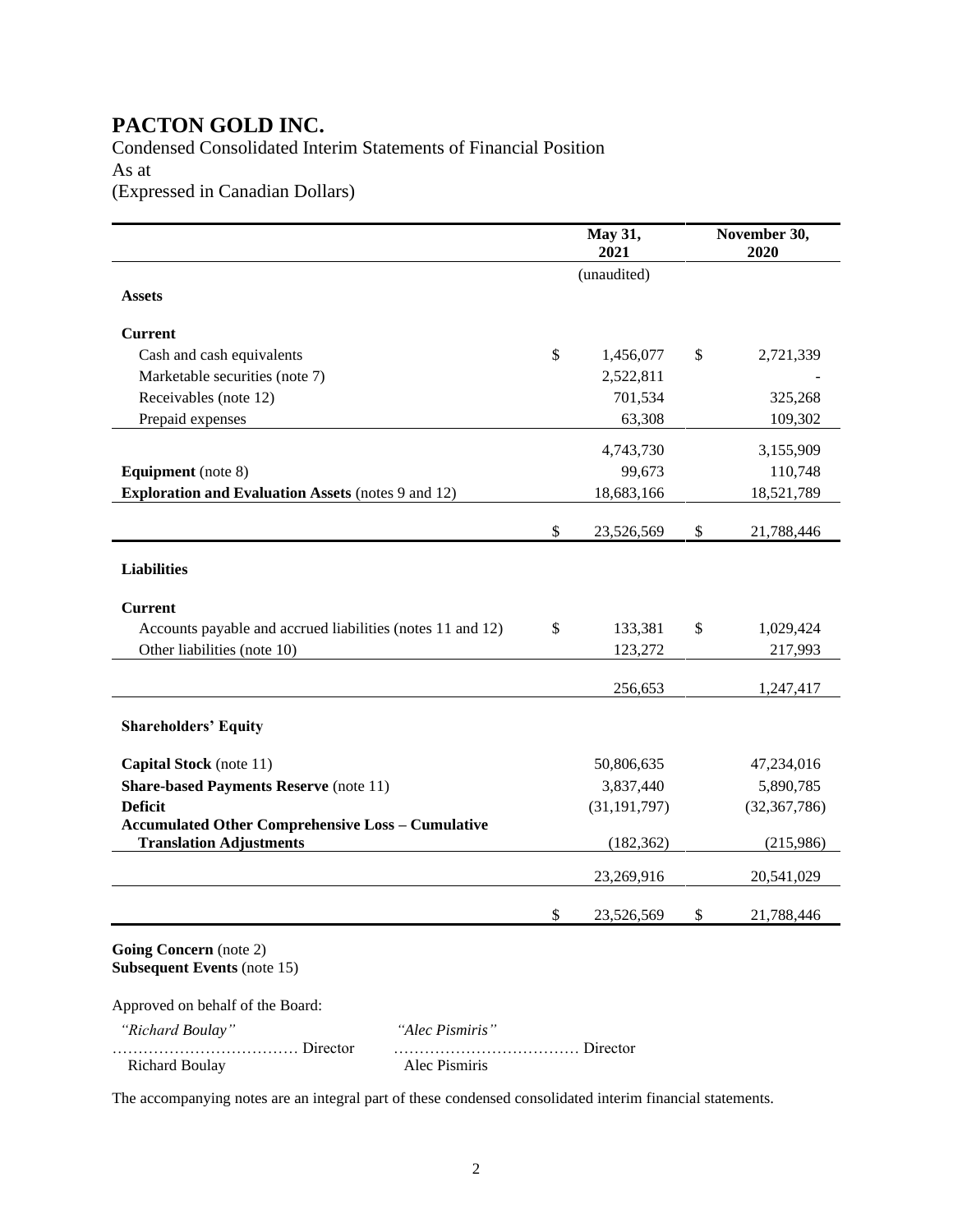Condensed Consolidated Interim Statements of Comprehensive Loss (Unaudited – Expressed in Canadian Dollars)

|                                                         | <b>Three Months Ended</b> |                 |    |                 |    | <b>Six Months Ended</b> |    |                 |  |
|---------------------------------------------------------|---------------------------|-----------------|----|-----------------|----|-------------------------|----|-----------------|--|
|                                                         |                           | May 31,<br>2021 |    | May 31,<br>2020 |    | May 31,<br>2021         |    | May 31,<br>2020 |  |
| <b>Expenses</b>                                         |                           |                 |    |                 |    |                         |    |                 |  |
| Consulting fees (note 12)                               | $\mathbb{S}$              | 336,706         | \$ | 319,967         | \$ | 648,180                 | \$ | 668,928         |  |
| Management fees (note 12)                               |                           | 22,500          |    | 22,500          |    | 45,000                  |    | 45,000          |  |
| Office and miscellaneous (note 12)                      |                           | 23,531          |    | 45,127          |    | 79,406                  |    | 215,649         |  |
| Professional fees (note 12)                             |                           | 77,616          |    | 108,901         |    | 145,021                 |    | 192,823         |  |
| Rent (note 12)                                          |                           | 28,000          |    | 21,000          |    | 58,000                  |    | 42,333          |  |
| Shareholder communications and                          |                           |                 |    |                 |    |                         |    |                 |  |
| investor relations                                      |                           | 87,332          |    | 149,411         |    | 189,535                 |    | 347,026         |  |
| Transfer agent and filing fees                          |                           | 8,248           |    | 16,517          |    | 28,451                  |    | 46,223          |  |
| Foreign exchange loss (gain)                            |                           |                 |    | 1,335           |    | (78)                    |    | 1,335           |  |
|                                                         |                           |                 |    |                 |    |                         |    |                 |  |
|                                                         |                           | (583, 933)      |    | (684,758)       |    | (1, 193, 515)           |    | (1,559,317)     |  |
| <b>Other Items</b>                                      |                           |                 |    |                 |    |                         |    |                 |  |
| Part XII.6 tax (note 10)                                |                           |                 |    |                 |    | (35, 858)               |    | (16,614)        |  |
| Interest income                                         |                           | 7,924           |    | 4,149           |    | 12,324                  |    | 10,078          |  |
| Other income (note 10)                                  |                           | 116,957         |    | 160,691         |    | 295,721                 |    | 366,619         |  |
| Gain on marketable securities (note 7)                  |                           | 195,308         |    |                 |    | 195,308                 |    |                 |  |
| Loss on disposal of exploration and                     |                           |                 |    |                 |    |                         |    |                 |  |
| evaluation assets (note 9)                              |                           | (168, 043)      |    |                 |    | (168, 043)              |    |                 |  |
|                                                         |                           |                 |    |                 |    |                         |    |                 |  |
| <b>Net Loss for the Period</b>                          |                           | (431,787)       |    | (519, 918)      |    | (894,063)               |    | (1,199,234)     |  |
|                                                         |                           |                 |    |                 |    |                         |    |                 |  |
| <b>Other Comprehensive Loss</b>                         |                           |                 |    |                 |    |                         |    |                 |  |
| Exchange difference on translating                      |                           |                 |    |                 |    |                         |    |                 |  |
| foreign operations                                      |                           | (140, 485)      |    | 370,014         |    | 33,624                  |    | 148,401         |  |
|                                                         |                           |                 |    |                 |    |                         |    |                 |  |
| <b>Comprehensive Loss for the Period</b>                | $\mathbb{S}$              | (572, 272)      | \$ | (149,904)       | \$ | (860, 439)              | \$ | (1,050,833)     |  |
| <b>Basic and Diluted Loss Per Share</b>                 | \$                        | (0.01)          | \$ | (0.02)          | \$ | (0.02)                  | \$ | (0.05)          |  |
|                                                         |                           |                 |    |                 |    |                         |    |                 |  |
| <b>Weighted Average Number of</b>                       |                           |                 |    |                 |    |                         |    |                 |  |
| <b>Common Shares Outstanding - Basic</b><br>and Diluted |                           | 37,483,215      |    | 23,134,203      |    | 37,144,124              |    | 22,460,236      |  |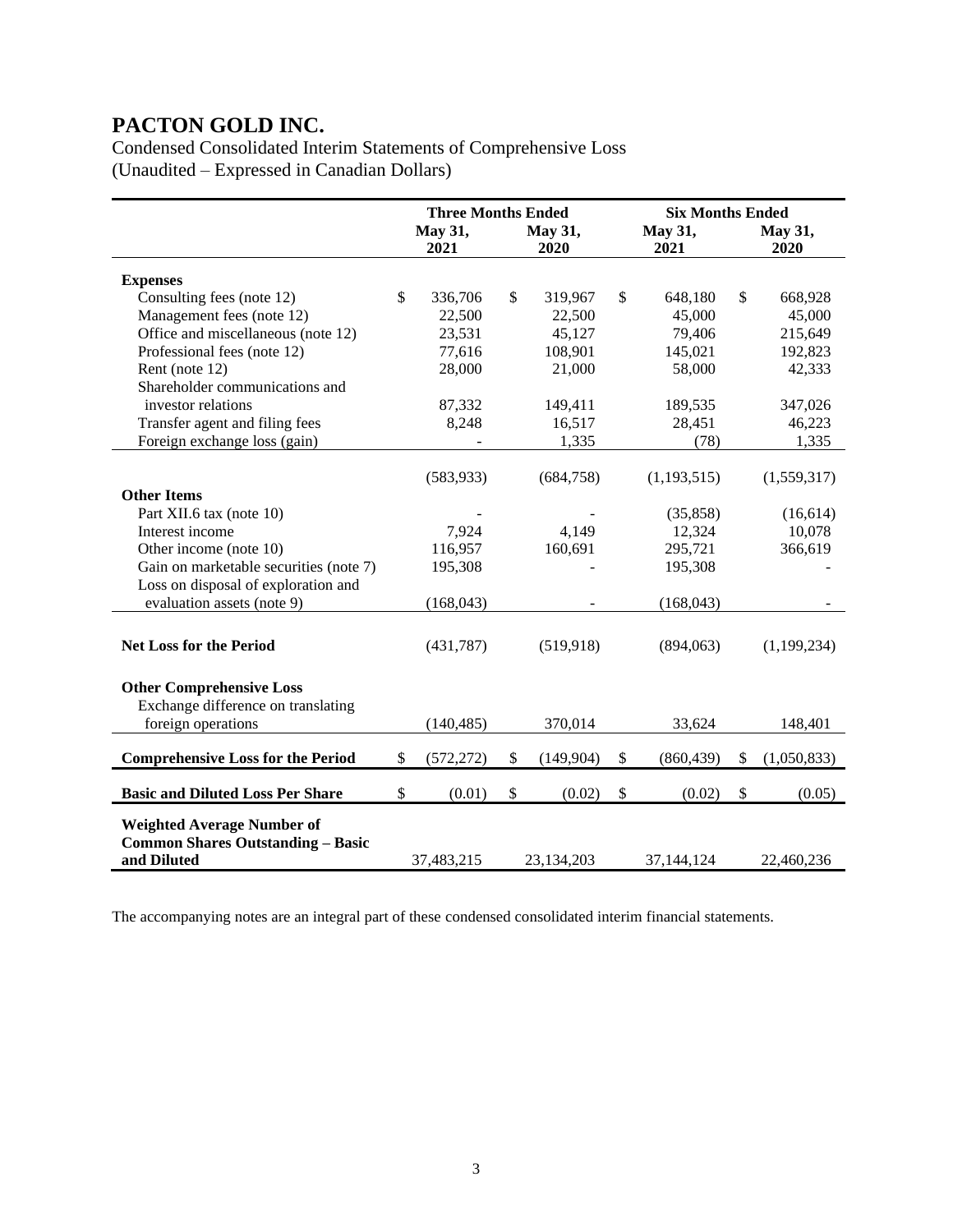# Condensed Consolidated Interim Statements of Changes in Shareholders' Equity

(Unaudited – Expressed in Canadian Dollars)

|                                                          |                            | <b>Capital Stock</b> |                         |                                                         |                                                         |                      |                                                        |                  |
|----------------------------------------------------------|----------------------------|----------------------|-------------------------|---------------------------------------------------------|---------------------------------------------------------|----------------------|--------------------------------------------------------|------------------|
|                                                          | Number of<br><b>Shares</b> |                      | Capital<br><b>Stock</b> | <b>Share</b><br><b>Subscriptions</b><br><b>Received</b> | <b>Share-based</b><br><b>Payments</b><br><b>Reserve</b> | <b>Deficit</b>       | Accumulated<br>Other<br>Comprehensive<br>Income (Loss) | <b>Total</b>     |
| Balance, November 30, 2019                               | 18,367,303                 | \$                   | 34,021,523              | \$                                                      | \$<br>4,261,056                                         | \$<br>(25,950,709)   | \$<br>(623, 392)                                       | \$<br>11,708,478 |
| Private placements                                       | 4,496,492                  |                      | 5,713,166               |                                                         |                                                         |                      |                                                        | 5,713,166        |
| Share issue costs                                        |                            |                      | (70, 474)               |                                                         | 13,053                                                  |                      |                                                        | (57, 421)        |
| Flow-through liability                                   |                            |                      | (317, 376)              |                                                         |                                                         |                      |                                                        | (317, 376)       |
| Shares issued for exploration and evaluation assets      | 1,110,000                  |                      | 843,750                 |                                                         |                                                         |                      |                                                        | 843,750          |
| Obligation to issue shares                               |                            |                      |                         | 1,855,000                                               |                                                         |                      |                                                        | 1,855,000        |
| Net loss for the period                                  |                            |                      |                         |                                                         |                                                         | (1,199,234)          |                                                        | (1, 199, 234)    |
| Exchange difference on translating foreign               |                            |                      |                         |                                                         |                                                         |                      |                                                        |                  |
| operations                                               |                            |                      |                         |                                                         |                                                         |                      | 148,401                                                | 148,401          |
| <b>Balance, May 31, 2020</b>                             | 23,973,795                 |                      | 40,190,589              | 1,855,000                                               | 4,274,109                                               | (27, 149, 943)       | (474,991)                                              | 18,694,764       |
| Private placements                                       | 9,051,224                  |                      | 6,617,838               | (1,855,000)                                             | $\overline{\phantom{a}}$                                |                      | ÷,                                                     | 4,762,838        |
| Share issue costs                                        |                            |                      | (173, 222)              |                                                         | 69,333                                                  |                      |                                                        | (103, 889)       |
| Flow-through liability                                   |                            |                      | (281,980)               |                                                         |                                                         |                      |                                                        | (281,980)        |
| Shares issued for exploration and evaluation assets      | 522,500                    |                      | 822,275                 |                                                         |                                                         |                      |                                                        | 822,275          |
| Exercise of stock options                                | 25,500                     |                      | 33,915                  |                                                         |                                                         |                      |                                                        | 33,915           |
| Fair value of stock options                              |                            |                      | 24,601                  |                                                         | (24, 601)                                               |                      |                                                        |                  |
| Share-based payments (note 11)                           |                            |                      |                         |                                                         | 1,688,352                                               |                      |                                                        | 1,688,352        |
| Expiry of stock options                                  |                            |                      |                         |                                                         | (18, 807)                                               | 18,807               |                                                        |                  |
| Expiry of warrants                                       |                            |                      |                         |                                                         | (97, 601)                                               | 97,601               |                                                        |                  |
| Net loss for the period                                  |                            |                      |                         |                                                         |                                                         | (5,334,251)          |                                                        | (5,334,251)      |
| Reclassification on deregistration of foreign            |                            |                      |                         |                                                         |                                                         |                      |                                                        |                  |
| operation                                                |                            |                      |                         |                                                         |                                                         |                      | 34,241                                                 | 34,241           |
| Exchange difference on translating foreign<br>operations |                            |                      |                         |                                                         |                                                         |                      | 224,764                                                | 224,764          |
| Balance, November 30, 2020                               | 33,573,019                 |                      | 47,234,016              | $\blacksquare$                                          | 5,890,785                                               | (32, 367, 786)       | (215,986)                                              | 20,541,029       |
| Private placements                                       | 3,817,778                  |                      | 3,637,000               |                                                         |                                                         |                      |                                                        | 3,637,000        |
| Share issue costs                                        |                            |                      | (81,306)                |                                                         | 16,707                                                  |                      |                                                        | (64, 599)        |
| Flow-through liability                                   |                            |                      | (201,000)               |                                                         |                                                         |                      |                                                        | (201,000)        |
| Shares issued for exploration and evaluation assets      | 95,000                     |                      | 78,925                  |                                                         |                                                         |                      |                                                        | 78,925           |
| Shares issued for transaction costs                      | 100,000                    |                      | 139,000                 |                                                         |                                                         |                      |                                                        | 139,000          |
| Expiry of stock options                                  |                            |                      |                         |                                                         | (1,109,786)                                             | 1,109,786            |                                                        |                  |
| Expiry of warrants                                       |                            |                      |                         |                                                         | (960, 266)                                              | 960,266              |                                                        |                  |
| Net loss for the period                                  |                            |                      |                         |                                                         |                                                         | (894,063)            |                                                        | (894,063)        |
| Exchange difference on translating foreign               |                            |                      |                         |                                                         |                                                         |                      |                                                        |                  |
| operations                                               |                            |                      |                         |                                                         |                                                         |                      | 33,624                                                 | 33,624           |
| <b>Balance, May 31, 2021</b>                             | 37,585,797                 | \$                   | 50,806,635              | -\$<br>$\blacksquare$                                   | \$<br>3,837,440                                         | \$<br>(31, 191, 797) | \$<br>(182, 362)                                       | \$<br>23,269,916 |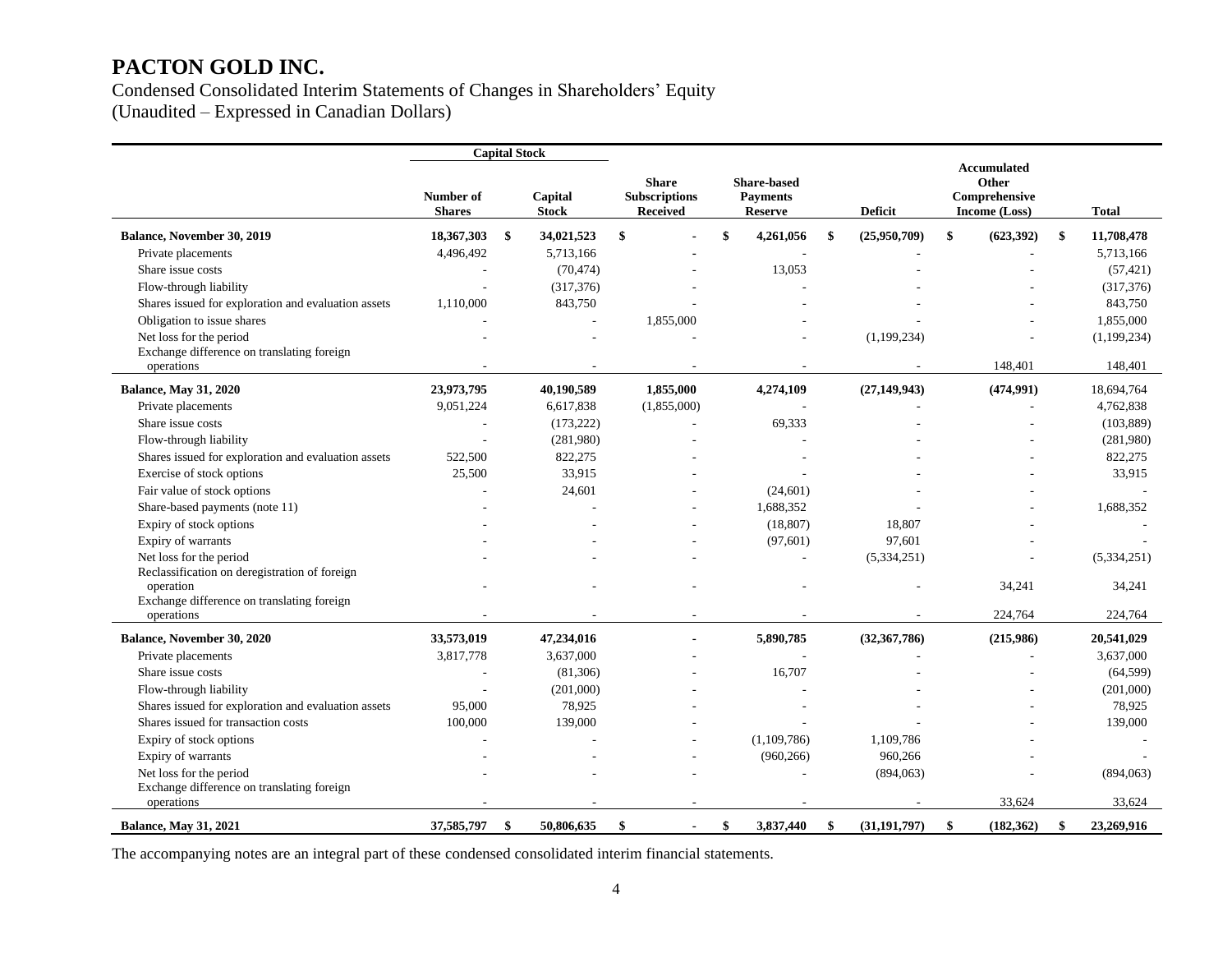Condensed Consolidated Interim Statements of Cash Flows For the Six Months Ended (Unaudited – Expressed in Canadian Dollars)

|                                                                | May 31, 2021    | May 31, 2020      |
|----------------------------------------------------------------|-----------------|-------------------|
|                                                                |                 |                   |
| <b>Operating Activities</b>                                    |                 |                   |
| Net loss                                                       | \$<br>(894,063) | \$<br>(1,199,234) |
| Items not involving cash                                       |                 |                   |
| Other income                                                   | (295, 721)      | (381,060)         |
| Foreign exchange gain                                          | (78)            |                   |
| Gain on marketable securities                                  | (195, 308)      |                   |
| Loss on sale of exploration and evaluation assets              | 168,043         |                   |
| Changes in non-cash working capital                            |                 |                   |
| Receivables                                                    | (376, 270)      | (131, 429)        |
| Prepaid expenses                                               | 45,991          | (479,049)         |
| Accounts payable and accrued liabilities                       | (154, 019)      | (252, 145)        |
|                                                                |                 |                   |
| <b>Cash Used in Operating Activities</b>                       | (1,701,425)     | (2,442,917)       |
|                                                                |                 |                   |
| <b>Investing Activities</b>                                    |                 |                   |
| Exploration and evaluation assets, net                         | (3,633,709)     | (3,262,616)       |
| Sale of exploration and evaluation assets                      | 500,000         |                   |
|                                                                |                 |                   |
| <b>Cash Used in Investing Activities</b>                       | (3, 133, 709)   | (3,262,616)       |
|                                                                |                 |                   |
| <b>Financing Activities</b>                                    |                 |                   |
| Net proceeds from share issuances                              | 3,572,401       | 5,670,186         |
| Share subscriptions received                                   |                 | 1,855,000         |
|                                                                |                 |                   |
| <b>Cash Provided by Financing Activities</b>                   | 3,572,401       | 7,525,186         |
|                                                                |                 |                   |
| <b>Inflow (Outflow) of Cash and Cash Equivalents</b>           | (1,262,733)     | 1,819,653         |
| <b>Effect of Foreign Exchange on Cash and Cash Equivalents</b> | (2,529)         | 203               |
| <b>Cash and Cash Equivalents, Beginning of Period</b>          | 2,721,339       | 905,356           |
|                                                                |                 |                   |
| Cash and Cash Equivalents, End of Period                       | \$<br>1,456,077 | \$<br>2,725,212   |

#### **Supplemental Disclosure with Respect to Cash Flows** (note 13)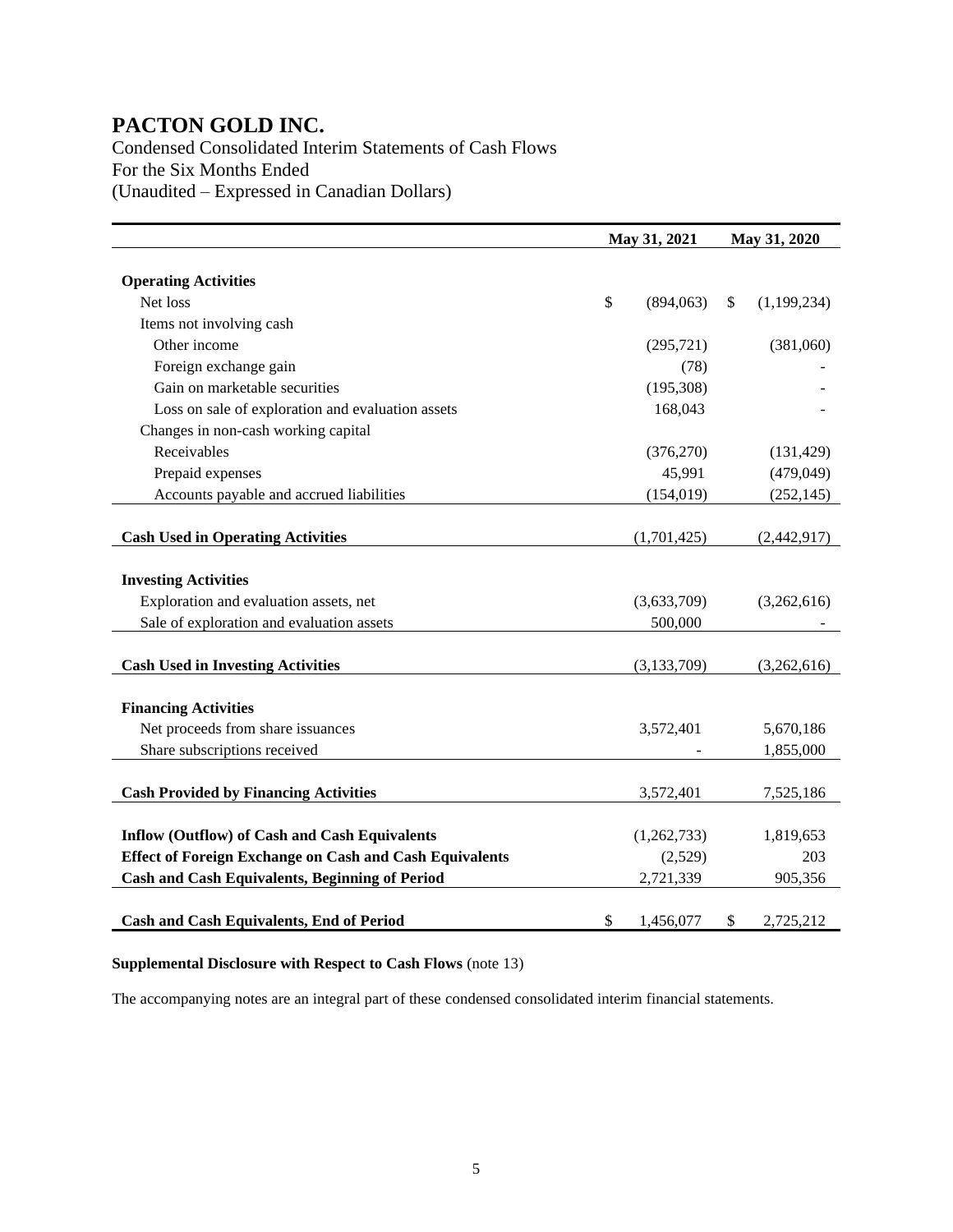Notes to the Condensed Consolidated Interim Financial Statements For the Six Months Ended May 31, 2021 and 2020 (Unaudited – Expressed in Canadian Dollars)

#### **1. NATURE OF OPERATIONS**

Pacton Gold Inc. (the "Company" or "Pacton") was incorporated pursuant to the British Columbia *Business Corporations Act* on December 15, 2010. The address of the Company's corporate office and its principal place of business is 1680 – 200 Burrard Street, Vancouver, British Columbia, Canada, V6C 3L6. The Company's registered and records office is  $400 - 725$  Granville Street, Vancouver, British Columbia, Canada, V7Y 1G5. The Company operates in Canada and Australia. On July 17, 2012, the Company's stock was listed on the TSX Venture Exchange ("TSX-V") trading under the symbol "NX". On April 27, 2017, the Company changed its name to Pacton Gold Inc. and began trading under the symbol "PAC". The Company's shares also trade on the OTC Exchange in the United States under the symbol "PACXF" and on the Frankfurt Stock Exchange under the symbol "2NKN". The principal business of the Company is the identification, evaluation and acquisition of mineral properties, as well as exploration of mineral properties once acquired. The Company is an exploration stage company and is in the process of acquiring and exploring its mineral property interests.

On June 9, 2020, the Company consolidated its common shares on the basis of one new share for ten old shares. All share and per share amounts have been revised to reflect the consolidation.

#### **2. GOING CONCERN**

These condensed consolidated interim financial statements (the "financial statements") have been prepared on the basis of accounting principles applicable to a going concern, which assumes that the Company will continue in operation for the foreseeable future and will be able to realize its assets and discharge its liabilities in the normal course of operations.

The Company has incurred a loss during the six months ended May 31, 2021 of \$894,063 (2020 - \$1,199,234) and as at May 31, 2021 has a deficit of \$31,191,797 (November 30, 2020 - \$32,367,786), has limited resources, no sources of operating cash flow and no assurances that sufficient funding will be available to continue operations for an extended period of time. The Company is in the exploration stage, and accordingly, has not yet commenced revenue-producing operations.

In March 2020, there was a global outbreak of coronavirus (COVID-19). The actual and threatened spread of the virus globally has had a material adverse effect on the global economy and, specifically, the regional economies in which the Company operates. The pandemic could continue to have a negative impact on the stock market, including trading prices of the Company's shares and its ability to raise new capital. These factors, among others, could have a significant impact on the Company's operations.

These material uncertainties may cast significant doubt upon the Company's ability to continue as a going concern.

The application of the going concern concept is dependent upon the Company's ability to satisfy its liabilities as they become due and to obtain the necessary financing to complete the exploration and development of its mineral property interests, the attainment of profitable mining operations or the receipt of proceeds from the disposition of its mineral property interests. Management is actively engaged in the review and due diligence on opportunities of merit in the mining sector and is seeking to raise the necessary capital to meet its funding requirements. There can be no assurance that management's plan will be successful.

If the going concern assumption were not appropriate for these financial statements, then adjustments may be necessary in the carrying values of assets and liabilities, the reported expenses and the statement of financial position classifications used. Such adjustments could be material.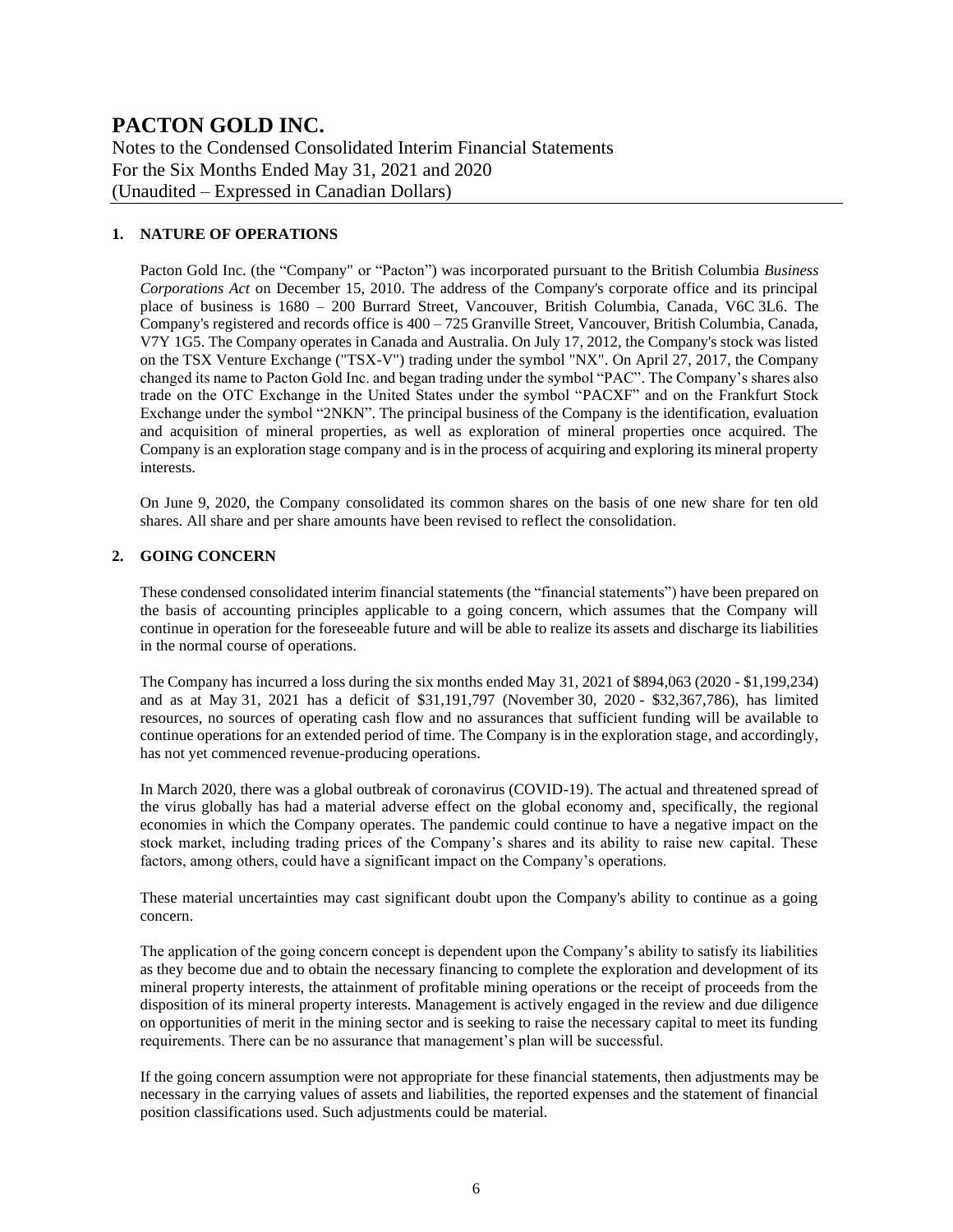Notes to the Condensed Consolidated Interim Financial Statements For the Six Months Ended May 31, 2021 and 2020 (Unaudited – Expressed in Canadian Dollars)

#### **3. BASIS OF PREPARATION**

#### a) Statement of compliance

The condensed consolidated interim financial statements of the Company have been prepared in accordance with International Accounting Standard 34 *Interim Financial Reporting*.

The condensed consolidated interim financial statements of the Company should be read in conjunction with the Company's 2020 annual consolidated financial statements that have been prepared in accordance with International Financial Reporting Standards ("IFRS"), as issued by the International Accounting Standards Board.

These financial statements were reviewed by the Audit Committee and approved and authorized for issue by the Board of Directors on July 28, 2021.

b) Basis of measurement

These financial statements have been prepared under the historical cost basis, except for certain financial instruments, which are measured at fair value, as explained in the significant accounting policies (note 4). These financial statements have been prepared under the accrual basis of accounting, except for cash flow information.

c) Subsidiaries

These financial statements include all subsidiaries in the accounts of the Company for the periods presented. These subsidiaries are listed as follows:

| <b>Subsidiary</b>                              | Ownership<br><b>May 31,</b><br>2021 | Ownership<br>November 30,<br>2020 | <b>Incorporated</b> | <b>Nature</b>       |
|------------------------------------------------|-------------------------------------|-----------------------------------|---------------------|---------------------|
|                                                |                                     |                                   |                     |                     |
| Pacton Pilbara Pty. Ltd.<br>("Pacton Pilbara") | 100%                                | 100%                              | Australia           | Mineral exploration |
| CTTR Gold Pty. Ltd.<br>("CTTR")                | Nil                                 | $Nil*$                            | Australia           | Mineral exploration |
| Drummond East Pty. Ltd.<br>("Drummond East")   | 100%                                | 100\%                             | Australia           | Mineral exploration |
| Arrow (Pilbara) Pty. Ltd.<br>("Arrow Pilbara") | 100%                                | 100%                              | Australia           | Mineral exploration |

\*CTTR was de-registered during the year ended November 30, 2020

Control exists when the Company has the power, directly or indirectly, to govern the financial and operating policies of an entity so as to obtain benefits from its activities. The financial statements of subsidiaries are included in the financial statements from the date that control commences until the date that control ceases. All significant intercompany transactions and balances have been eliminated.

#### **4. SIGNIFICANT ACCOUNTING POLICIES**

The condensed consolidated interim financial statements have been prepared, for all periods presented, following the same accounting policies and methods of computation as described in note 4 to the audited consolidated financial statements for the year ended November 30, 2020.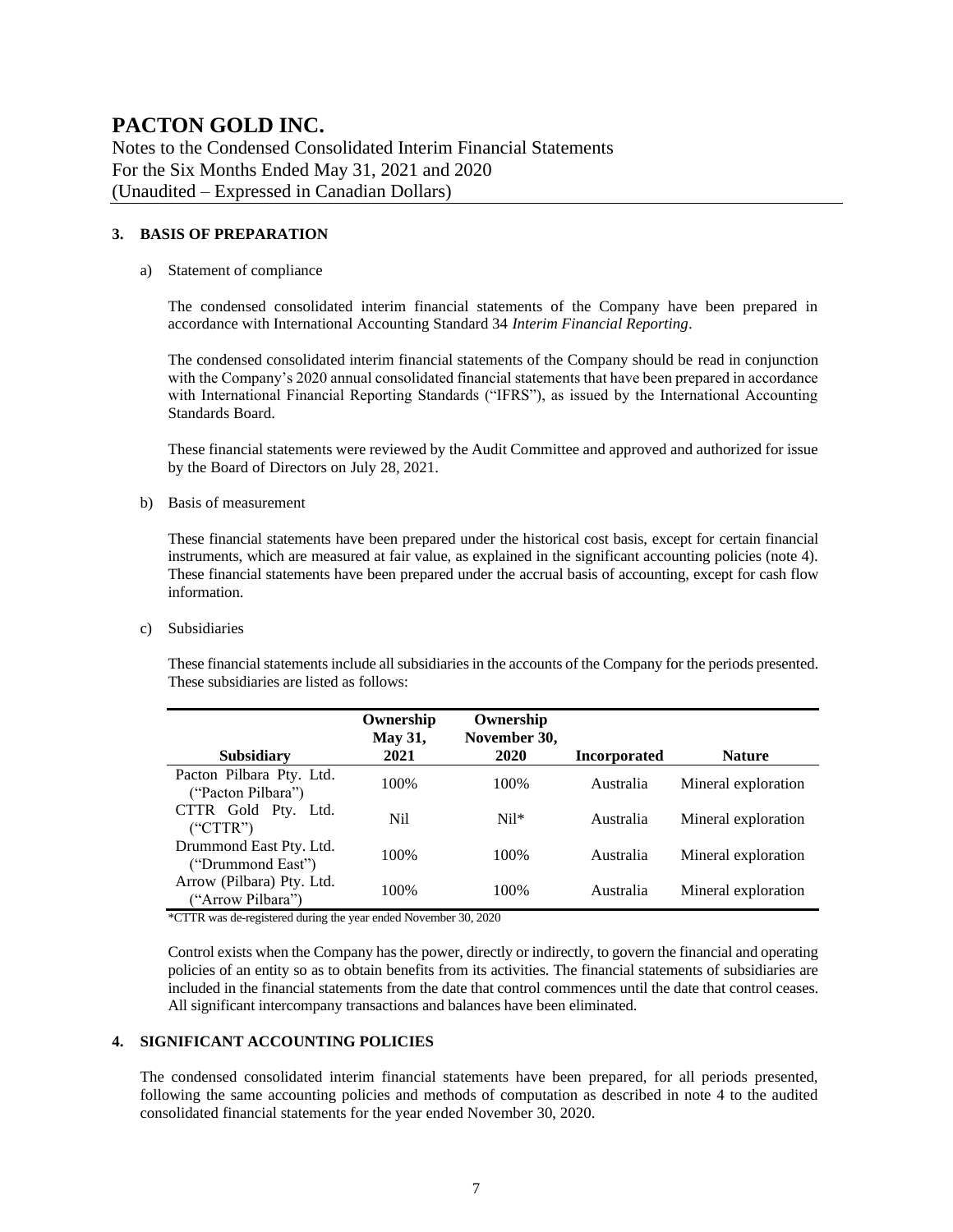Notes to the Condensed Consolidated Interim Financial Statements For the Six Months Ended May 31, 2021 and 2020 (Unaudited – Expressed in Canadian Dollars)

#### **5. CRITICAL ACCOUNTING ESTIMATES AND JUDGMENTS**

The Company makes estimates and assumptions about the future that affect the reported amounts of assets and liabilities. Estimates and judgments are continually evaluated based on historical experience and other factors, including expectations of future events that are believed to be reasonable under the circumstances. In the future, actual experience may differ from these estimates and assumptions.

The effect of a change in an accounting estimate is recognized prospectively by including it in comprehensive income or loss in the year of the change, if the change affects that year only, or in the year of the change and future years, if the change affects both.

#### *Critical judgments in applying accounting policies*

Information about critical judgments in applying accounting policies that have the most significant risk of causing material adjustment to the carrying amounts of assets and liabilities recognized in the financial statements within the next financial year are discussed below.

a) Impairment of exploration and evaluation assets

The application of the Company's accounting policy for exploration and evaluation expenditures and impairment of the capitalized expenditures requires judgment in determining whether it is likely that future economic benefits will flow to the Company, which may be based on assumptions about future events or circumstances. Estimates and assumptions made may change if new information becomes available. If, after expenditure is capitalized, information becomes available suggesting that the recovery of expenditure is unlikely, the amount capitalized is written off in profit or loss in the year the new information becomes available.

b) Title to mineral property interests

Although the Company has taken steps to verify title to mineral properties in which it has an interest, these procedures do not guarantee the Company's title. Such properties may be subject to prior agreements or transfers and title may be affected by undetected defects.

c) Income taxes

Significant judgment is required in determining the provision for income taxes. There are many transactions and calculations undertaken during the ordinary course of business for which the ultimate tax determination is uncertain. The Company recognizes liabilities and contingencies for anticipated tax audit issues based on the Company's current understanding of the tax law. For matters where it is probable that an adjustment will be made, the Company records its best estimate of the tax liability, including the related interest and penalties in the current tax provision. Management believes they have adequately provided for the probable outcome of these matters; however, the final outcome may result in a materially different outcome than the amount included in the tax liabilities.

In addition, the Company recognizes deferred tax assets relating to tax losses carried forward to the extent that it is probable that taxable profit will be available against which a deductible temporary difference can be utilized. This is deemed to be the case when there are sufficient taxable temporary differences relating to the same taxation authority and the same taxable entity that are expected to reverse in the same year as the expected reversal of the deductible temporary difference, or in years into which a tax loss arising from the deferred tax asset can be carried back or forward. However, utilization of the tax losses also depends on the ability of the taxable entity to satisfy certain tests at the time the losses are recouped.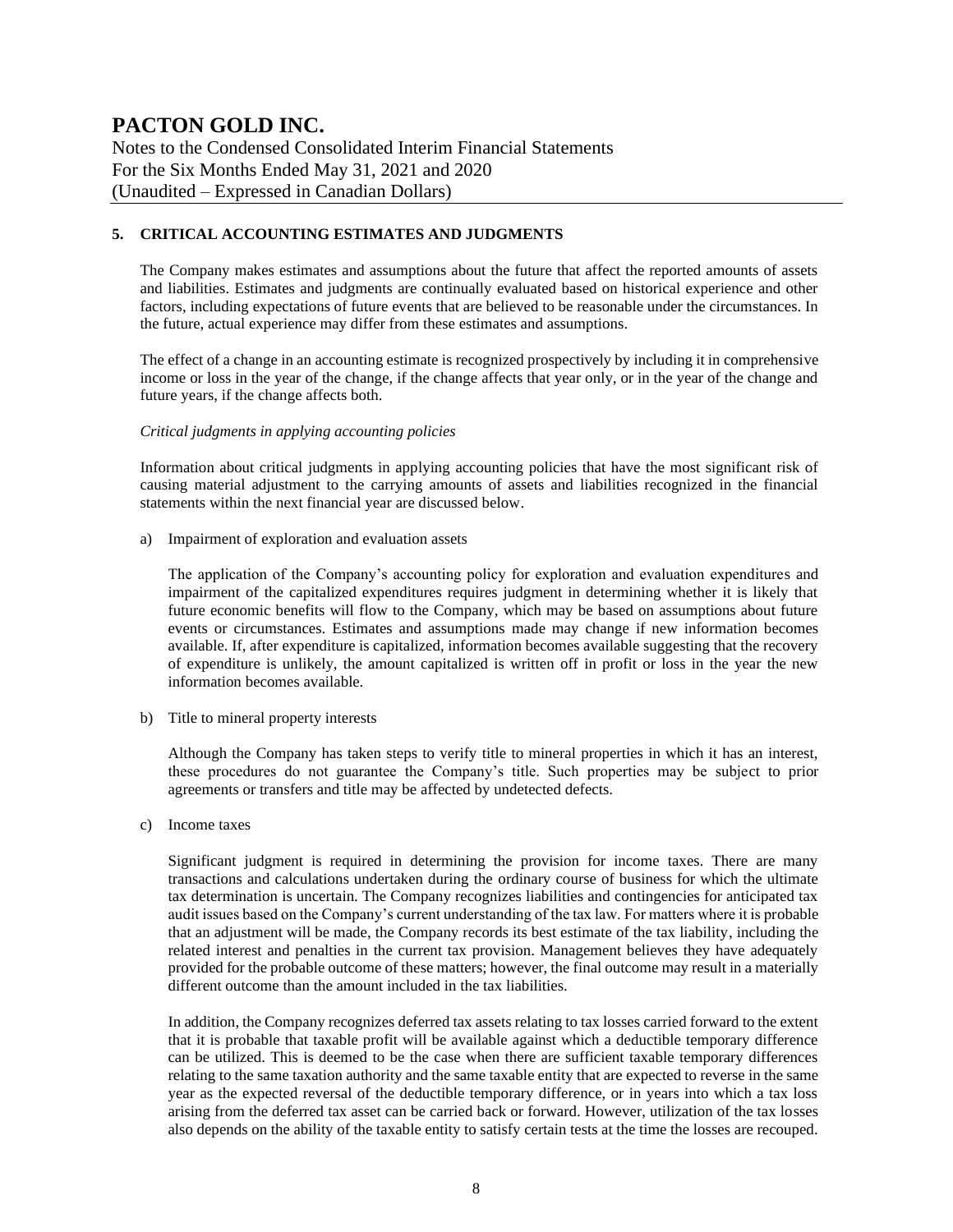Notes to the Condensed Consolidated Interim Financial Statements For the Six Months Ended May 31, 2021 and 2020 (Unaudited – Expressed in Canadian Dollars)

#### **5. CRITICAL ACCOUNTING ESTIMATES AND JUDGMENTS** (Continued)

*Critical judgments in applying accounting policies (continued)*

d) Going concern

The assessment of the Company's ability to continue as a going concern requires significant judgment. The financial statements have been prepared on the basis of accounting principles applicable to a going concern, as disclosed in note 2.

#### e) Joint arrangement

Significant judgment is required in determining whether the Company's interest in arrangements constitutes a joint arrangement. The Company has not, after considering the structure and form of the arrangement and the terms agreed by the parties in the contractual arrangement and the Company's rights and obligations arising from the arrangement, classified its interests as joint ventures under IFRS 11 *Joint Arrangements*. Consequently, it accounts for its interest under IFRS 6 *Exploration for and Evaluation of Mineral Resources*.

#### *Key sources of estimation uncertainty*

The following are key assumptions concerning the future and other key sources of estimation uncertainty that have a significant risk of resulting in material adjustments to the financial statements.

a) Decommissioning liabilities

Rehabilitation provisions have been created based on the Company's internal estimates. Assumptions, based on the current economic environment, have been made, which management believes are a reasonable basis upon which to estimate the future liability. These estimates take into account any material changes to the assumptions that occur when reviewed regularly by management. Estimates are reviewed annually and are based on current regulatory requirements. Significant changes in estimates of contamination, restoration standards and techniques will result in changes to provisions from year to year. Actual rehabilitation costs will ultimately depend on future market prices for the rehabilitation costs that will reflect the market condition at the time the rehabilitation costs are actually incurred. The final cost of the currently recognized rehabilitation provisions may be higher or lower than currently provided for. As at May 31, 2021, the Company had no known rehabilitation requirements, and accordingly, no provision has been made.

b) Fair value of stock options granted

The Company uses the Black-Scholes option pricing model to value the stock options granted during the year. The Black-Scholes model was developed for use in estimating the fair value of traded options that have no vesting restrictions and are fully transferable. The model requires management to make estimates that are subjective and may not be representative of actual results. Changes in assumptions can materially affect estimates of fair values.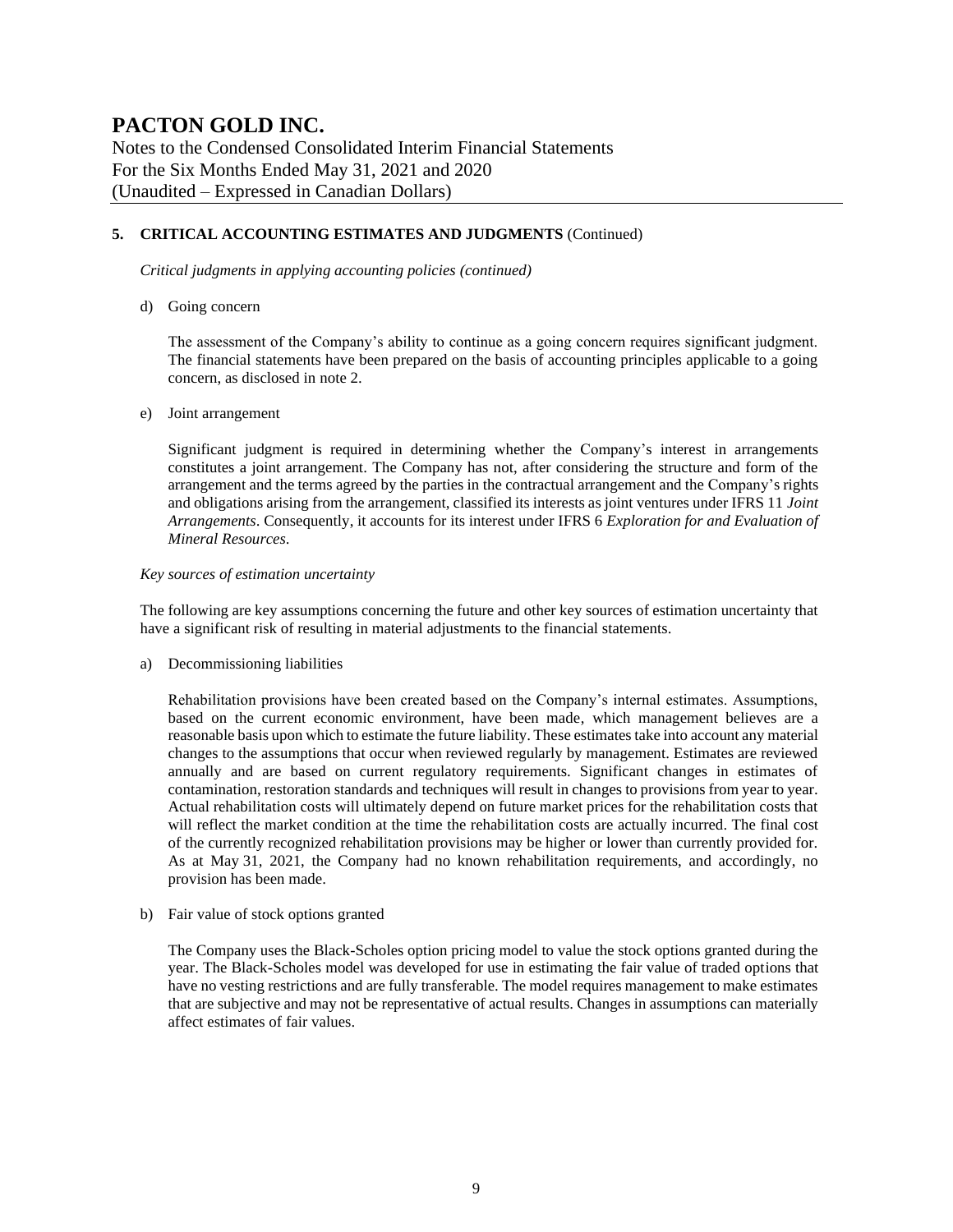Notes to the Condensed Consolidated Interim Financial Statements For the Six Months Ended May 31, 2021 and 2020 (Unaudited – Expressed in Canadian Dollars)

#### **6. FINANCIAL INSTRUMENTS**

Financial instruments are agreements between two parties that result in promises to pay or receive cash or equity instruments. The Company classifies its financial instruments as follows: cash and cash equivalents and marketable securities, as fair value through profit or loss; receivables, as amortized cost; and accounts payable and accrued liabilities, as amortized cost. The carrying values of these instruments approximate their fair values due to their short term to maturity.

The following table sets forth the Company's financial assets measured at fair value by level within the fair value hierarchy:

| May 31, 2021              | <b>Level 1</b> |    | <b>Level 2</b>           |     | Level 3                      | <b>Total</b> |
|---------------------------|----------------|----|--------------------------|-----|------------------------------|--------------|
| Cash and cash equivalents | \$1,456,077    | \$ | $\overline{\phantom{a}}$ |     | $\qquad \qquad \blacksquare$ | \$1,456,077  |
| Marketable securities     | 2,522,811      |    | $\qquad \qquad$          |     |                              | 2,522,811    |
|                           | \$3,978,888    | S. | $\overline{\phantom{0}}$ |     | $\overline{\phantom{a}}$     | \$3,978,888  |
|                           |                |    |                          |     |                              |              |
| <b>November 30, 2020</b>  | <b>Level 1</b> |    | <b>Level 2</b>           |     | Level 3                      | <b>Total</b> |
| Cash and cash equivalents | \$2,721,339    | \$ | $\overline{\phantom{0}}$ | \$. | $\overline{\phantom{a}}$     | \$2,721,339  |

The Company has exposure to the following risks from its use of financial instruments:

- Credit risk;
- Liquidity risk; and
- Market risk.
- a) Credit risk

Credit risk is the risk that one party to a financial instrument will cause a financial loss for the other party by failing to discharge an obligation. The Company manages credit risk, in respect of cash, by placing it at major Canadian financial institutions. Included in receivables is \$662,621 (November 30, 2020 - \$271,753) owing from the Canada Revenue Agency and the Australian Taxation Office. The Company has minimal credit risk.

b) Liquidity risk

Liquidity risk is the risk that the Company will not be able to meet its financial obligations as they fall due. The Company's approach to managing liquidity is to ensure, as far as possible, that it will always have sufficient liquid funds to meet its liabilities when due, under both normal and stressed conditions, without incurring unacceptable losses or risking damage to the Company's reputation. The contractual financial liabilities of the Company as of May 31, 2021 equal \$133,381 (November 30, 2020 - \$1,029,424). All of the liabilities presented as accounts payable and accrued liabilities are due within 30 days of May 31, 2021.

c) Market risk

Market risk is the risk that changes in market prices, such as foreign exchange rates and interest rates, will affect the Company's income or the value of its holdings of financial instruments. The objective of market risk management is to manage and control market risk exposure within acceptable parameters, while optimizing the return on capital.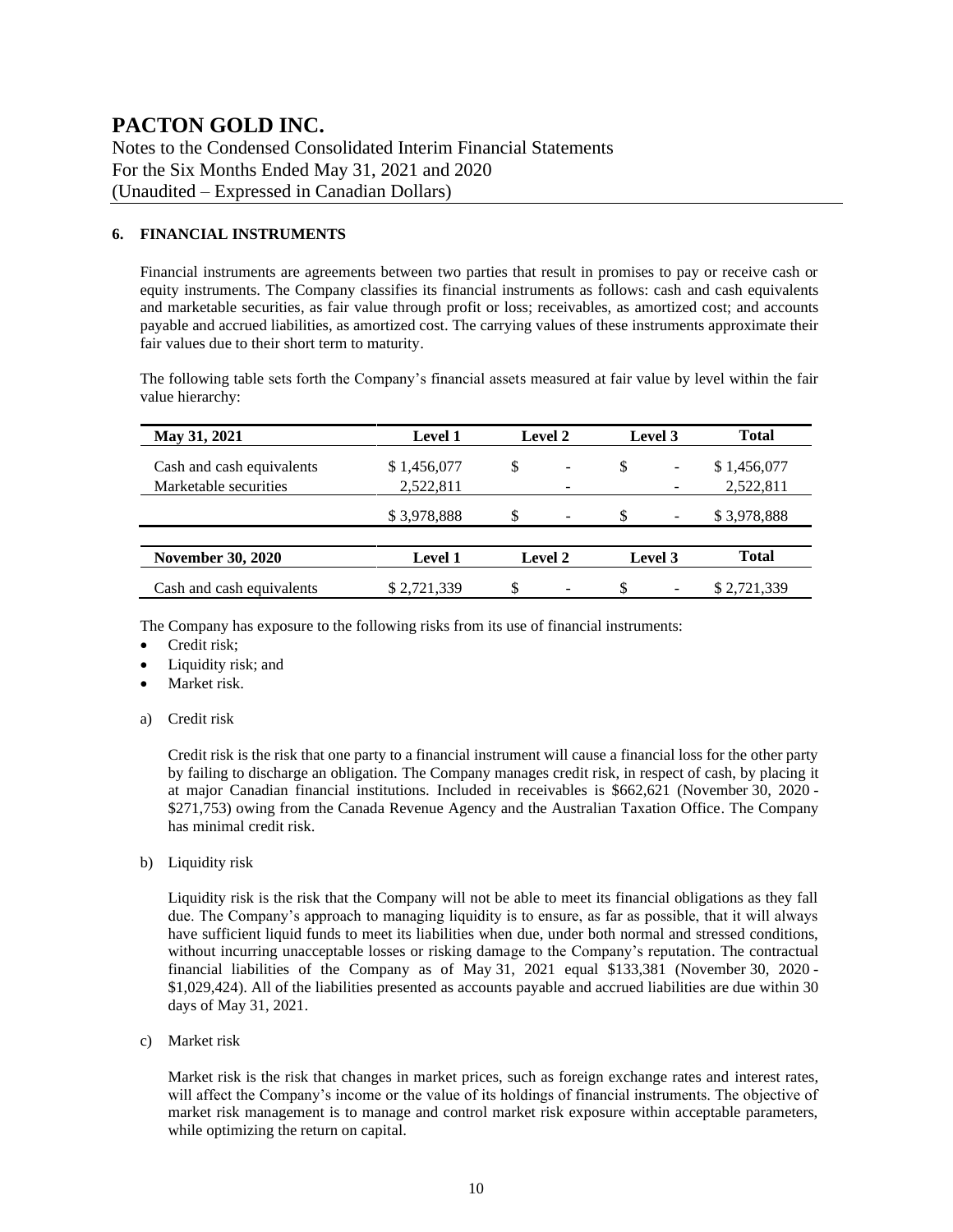Notes to the Condensed Consolidated Interim Financial Statements For the Six Months Ended May 31, 2021 and 2020 (Unaudited – Expressed in Canadian Dollars)

#### **6. FINANCIAL INSTRUMENTS** (Continued)

- c) Market risk (continued)
	- *i) Currency risk –* Currency risk is the risk that the fair value or future cash flows will fluctuate as a result of changes in foreign exchange rates. The Company has operations in Canada and Australia and incurs operating and exploration expenditures in both currencies. The fluctuation of the Canadian dollar in relation to the Australian dollar ("AUD") will have an impact upon the results of the Company. The Company does not hold substantial funds in a foreign currency, and only a small amount of its accounts payable and accrued liabilities is denominated in AUD. A fluctuation in the exchanges rates between the Canadian and Australian dollars of 10% would result in a \$3,500 change in the Company's cash, \$1,000 change in accounts payable and accrued liabilities, and \$780,300 change in other comprehensive income (loss). The Company does not use any techniques to mitigate currency risk.
	- *ii) Interest rate risk –* Interest rate risk is the risk that future cash flows will fluctuate as a result of changes in market interest rates. Interest earned on cash is at nominal interest rates, and therefore, the Company does not consider interest rate risk to be significant. The Company has no interestbearing financial liabilities.
	- *iii) Other price risk –* Other price risk is the risk that the fair value or future cash flows of a financial instrument will fluctuate due to changes in market prices, other than those arising from interest rate risk. The Company is exposed to price risk on its marketable securities.
- d) Capital management

The Company considers its capital to be comprised of shareholders' equity.

The Company manages the capital structure and makes adjustments to it in light of changes in economic conditions and the risk characteristics of the underlying assets. To maintain or adjust the capital structure, the Company may attempt to issue new shares. Although the Company has been successful at raising funds in the past through the issuance of capital stock, it is uncertain whether it will continue this method of financing due to the current difficult market conditions.

In order to facilitate the management of its capital requirements, the Company prepares expenditure budgets that are updated as necessary depending on various factors, including successful capital deployment and general industry conditions.

Management reviews the capital structure on a regular basis to ensure that the above objectives are met. There have been no changes to the Company's approach to capital management during the six months ended May 31, 2021. The Company is not subject to externally imposed capital requirements.

#### **7. MARKETABLE SECURITEIS**

During the six months ended May 31, 2021, the Company sold a 75% interest in the Arrow Pilbara property and the Yandicoogina and Boodalyerrie property (note 9(a)) and received 129,721,250 common shares of Raiden Resources Limited ("Raiden"), a company listed on the Australian Securities Exchange (valued at \$2,327,503 based on the trading price on February 19, 2021 and net of their put option value for a six-month hold period). There is an unrealized gain of \$195,308 on the marketable securities at May 31, 2021.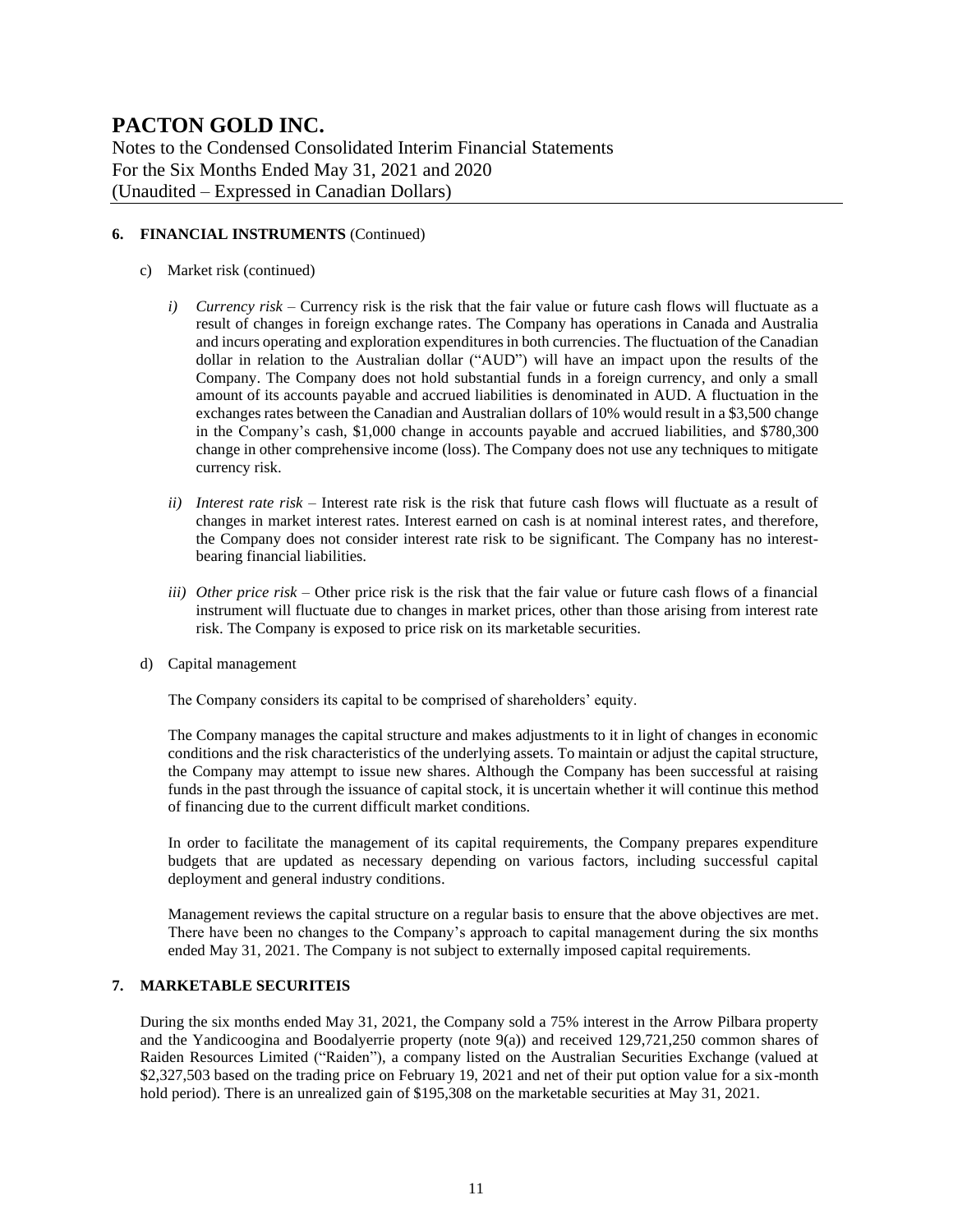Notes to the Condensed Consolidated Interim Financial Statements For the Six Months Ended May 31, 2021 and 2020 (Unaudited – Expressed in Canadian Dollars)

#### **8. EQUIPMENT**

|                                                             | Furniture and<br>Equipment |
|-------------------------------------------------------------|----------------------------|
| Cost                                                        |                            |
| <b>Balance, November 30, 2019</b>                           | \$<br>150,453              |
| Additions                                                   | 2,692                      |
| Balance, November 30, 2020 and May 31, 2021                 | \$<br>153,145              |
| <b>Accumulated Depreciation</b>                             |                            |
| <b>Balance, November 30, 2019</b>                           | \$<br>15,046               |
| Depreciation*                                               | 27,351                     |
| Balance, November 30, 2020                                  | 42,397                     |
| Depreciation**                                              | 11,075                     |
| <b>Balance, May 31, 2021</b>                                | \$<br>53,472               |
| Net Book Value, November 30, 2020                           | \$<br>110,748              |
| Net Book Value, May 31, 2021                                | \$<br>99,673               |
| * \$27,351 capitalized to exploration and evaluation assets |                            |

\*\* \$11,075 capitalized to exploration and evaluation assets

#### **9. EXPLORATION AND EVALUATION ASSETS**

a) Pilbara Project

#### **Arrow Pilbara**

On May 11, 2018, the Company entered into a share purchase and option agreement whereby the Company could earn up to an 80% interest in Arrow Pilbara, an Australian proprietary limited exploration company. Arrow Pilbara holds two granted tenement licenses and two applications for licenses in the Pilbara Region of Western Australia.

Under the terms of the agreement, the Company was required to make cash payments and issue common shares and common share purchase warrants of the Company to acquire a 51% interest in Arrow Pilbara as follows:

• Issue 108,695 common shares (issued and valued at \$695,652) and 108,695 common share purchase warrants (issued and valued at \$583,761) exercisable into one share at \$3.50 for three years and pay \$500,000 (paid \$400,000), with remaining due upon grant of application. On January 7, 2020, the outstanding \$100,000 payment was renegotiated down to \$45,995 and paid.

To acquire a further 29% interest in Arrow Pilbara, the Company was required to:

- Pay \$250,000 or an equivalent number of common shares based on the five-day trailing volumeweighted average price at the time of issue, subject to a floor price of no lower than \$1.90 per common share; and
- Fund exploration expenditures up to a maximum of \$500,000.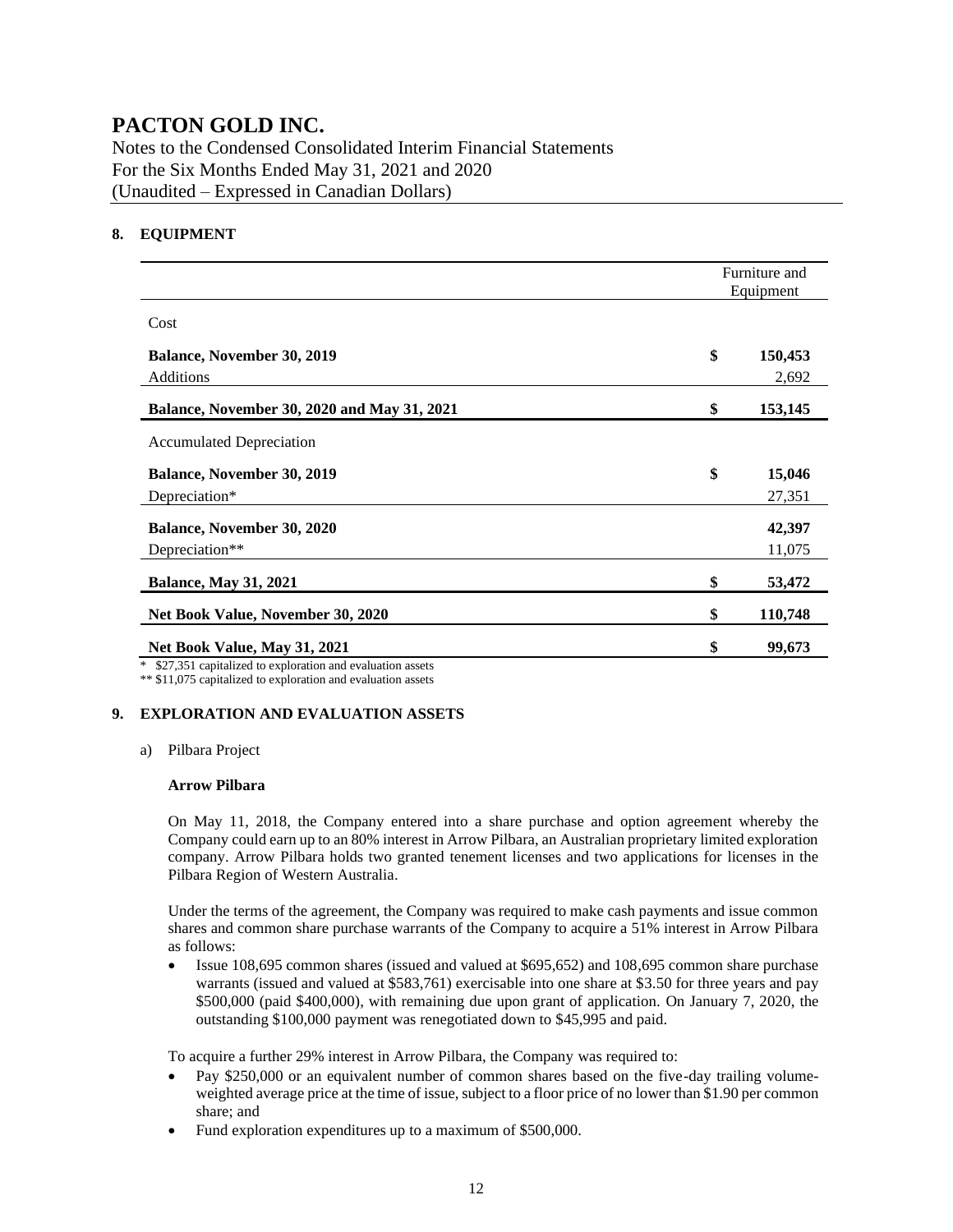Notes to the Condensed Consolidated Interim Financial Statements For the Six Months Ended May 31, 2021 and 2020 (Unaudited – Expressed in Canadian Dollars)

#### **9. EXPLORATION AND EVALUATION ASSETS** (Continued)

#### a) Pilbara Project (continued)

#### **Arrow Pilbara** (continued)

The vendor retains a right to explore for, mine and extract lithium, caesium and tantalum from the property.

A discovery bonus of \$500,000 cash is payable if the Company reports a National Instrument ("NI") 43-101-defined "measured mineral resource" or "inferred mineral resource" of at least 100,000 ounces of gold on the property.

The Company also issued 22,794 common shares valued at \$58,125 as a finder's fee on the transaction.

The acquisition of 51% of Arrow Pilbara has been accounted for as an acquisition of assets and liabilities, as Arrow Pilbara does not meet the definition of a business under IFRS 3 *Business Combinations*. The acquisition of the net assets of Arrow Pilbara was recorded at the fair value of the consideration transferred of \$1,637,538, as detailed above. The net assets acquired were as follows:

| <b>Net Assets Acquired</b>                                    |                          |
|---------------------------------------------------------------|--------------------------|
| Exploration and evaluation assets<br>Non-controlling interest | 3,210,860<br>(1,573,322) |
|                                                               | 1,637,538                |

On August 20, 2018, the Company entered into a share purchase agreement to acquire the remaining ownership interest in Arrow Pilbara. Under the terms of the agreement, the Company acquired the remaining 49% ownership interest in Arrow Pilbara by paying \$1,000,000 (paid) and issuing 200,000 common shares (issued and valued at \$820,000).

The purchase of the remaining 49% interest was accounted for as follows:

| <b>Acquisition of 49% Interest</b>      |             |
|-----------------------------------------|-------------|
| Additional consideration paid           | 1,820,000   |
| Elimination of non-controlling interest | (1,573,322) |
| Loss on acquisition                     | 246,678     |

On January 6, 2020, the Company surrendered two tenement licenses, which resulted in an impairment charge of \$636,906 for the year ended November 30, 2019.

On February 16, 2021, the Company sold a 75% interest in the Arrow Pilbara property and the Yandicoogina and Boodalyerrie property. The Company received \$500,000 and 129,721,250 common shares of Raiden, a company listed on the Australian Securities Exchange (valued at \$2,327,503 based on the trading price on February 19, 2021 and net of their put option value for a six-month hold period). The Company will receive a further \$500,000 by February 16, 2022.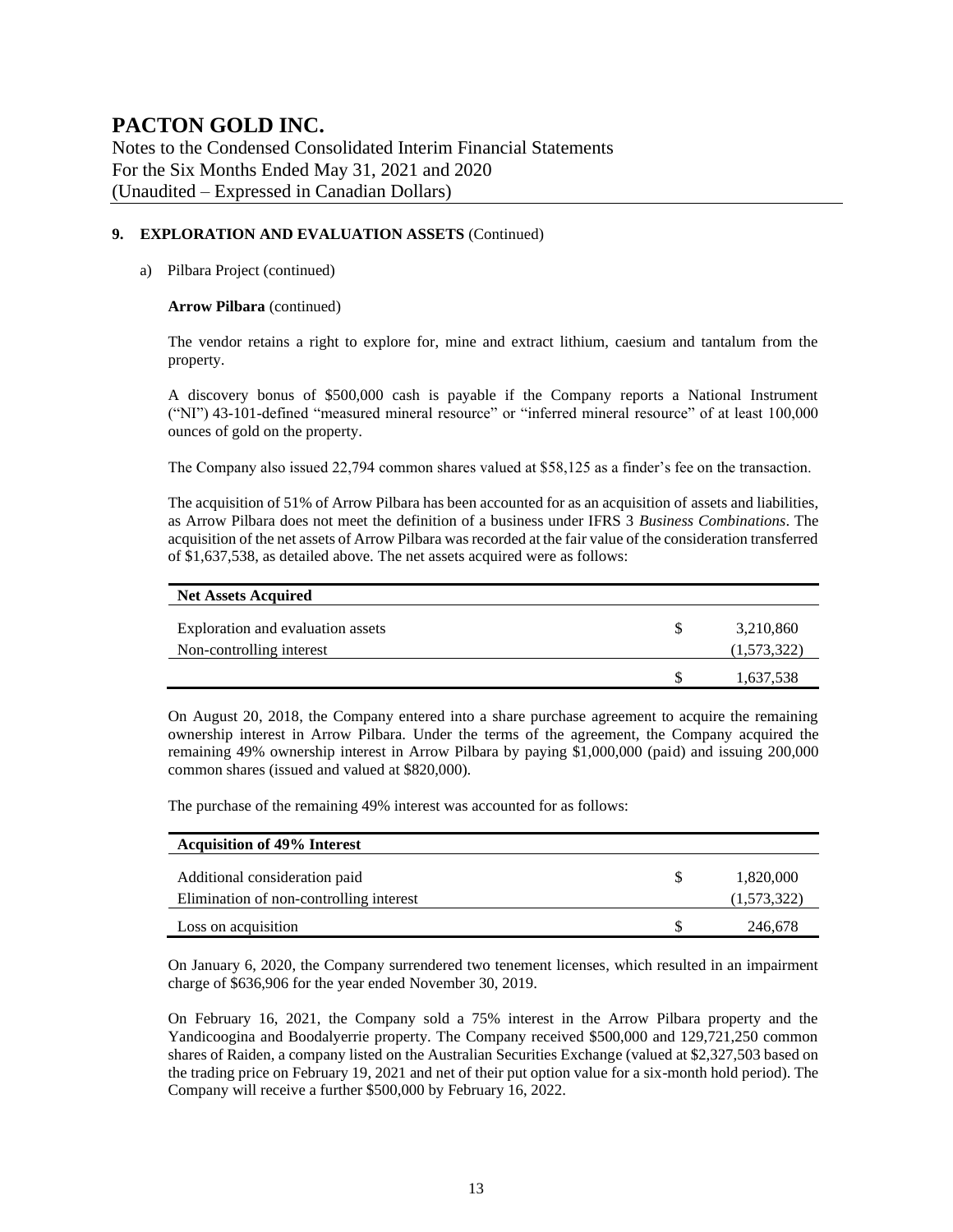Notes to the Condensed Consolidated Interim Financial Statements For the Six Months Ended May 31, 2021 and 2020 (Unaudited – Expressed in Canadian Dollars)

#### **9. EXPLORATION AND EVALUATION ASSETS** (Continued)

#### a) Pilbara Project (continued)

#### **Arrow Pilbara** (continued)

The Company retains a 25% carried interest in the Arrow Pilbara property and the Yandicoogina and Boodalyerrie property until the delineation of a mineral resource in accordance with the Joint Ore Reserves Committee 2012 guidelines (or other globally recognized code) of at least 250,000 ounces gold at a minimum grade of one gram per tonne gold across any of the properties. Following that, the parties will be required to enter into a joint venture, under which the Company can contribute proportional to its respective equity interest or dilute.

On March 29, 2021, the Company issued 100,000 common shares valued at \$139,000 as a finder's fee for the sale of a 75% interest in the Arrow Pilbara property and the Yandicoogina and Boodalyerrie property. The finder's fee was recorded as a transaction cost during the six months ended May 31, 2021.

During the six months ended May 31, 2021, the Company recorded a loss on the sale of the properties of \$168,043, including the finder's fee of \$139,000.

On April 21, 2021, the Company entered into an agreement to sell its remaining 25% interest in the Arrow Pilbara property and the Yandicoogina and Boodalyerrie property, along with certain equipment owned by the Company. The sale was completed subsequent to May 31, 2021 (note 15(a)).

#### **Drummond East**

On August 15, 2018, the Company entered into a share purchase agreement to acquire a 100% interest in Drummond East, an arm's length Australian exploration company wholly owned by Impact Minerals Ltd. ("Impact"). Drummond East holds seven granted tenement licenses in the Pilbara Region of Western Australia.

Under the terms of the agreement, the Company paid Impact a total of \$350,000 and issued to Impact 212,500 common shares of the Company valued at \$860,625.

In addition, the Company will pay a bonus to Impact of \$500,000 if the Company publishes measured, indicated or inferred gold resources of more than 250,000 ounces on the property. The Company granted Impact a 2% net smelter return royalty ("NSR") in respect of the property. The Company retains an exclusive and unlimited right to purchase back 50% of the NSR from Impact for \$500,000.

The Company paid a finder's fee of 29,187 common shares (issued and valued at \$145,938).

The acquisition of Drummond East has been accounted for as an acquisition of assets and liabilities, as Drummond East does not meet the definition of a business under IFRS 3. The acquisition of the net assets of Drummond East was recorded at the fair value of the consideration transferred of \$1,356,563, as detailed above. The net assets acquired consisted entirely of exploration and evaluation assets.

On January 6, 2020, the Company surrendered three tenement licenses, which resulted in an impairment charge of \$629,073 for the year ended November 30, 2019.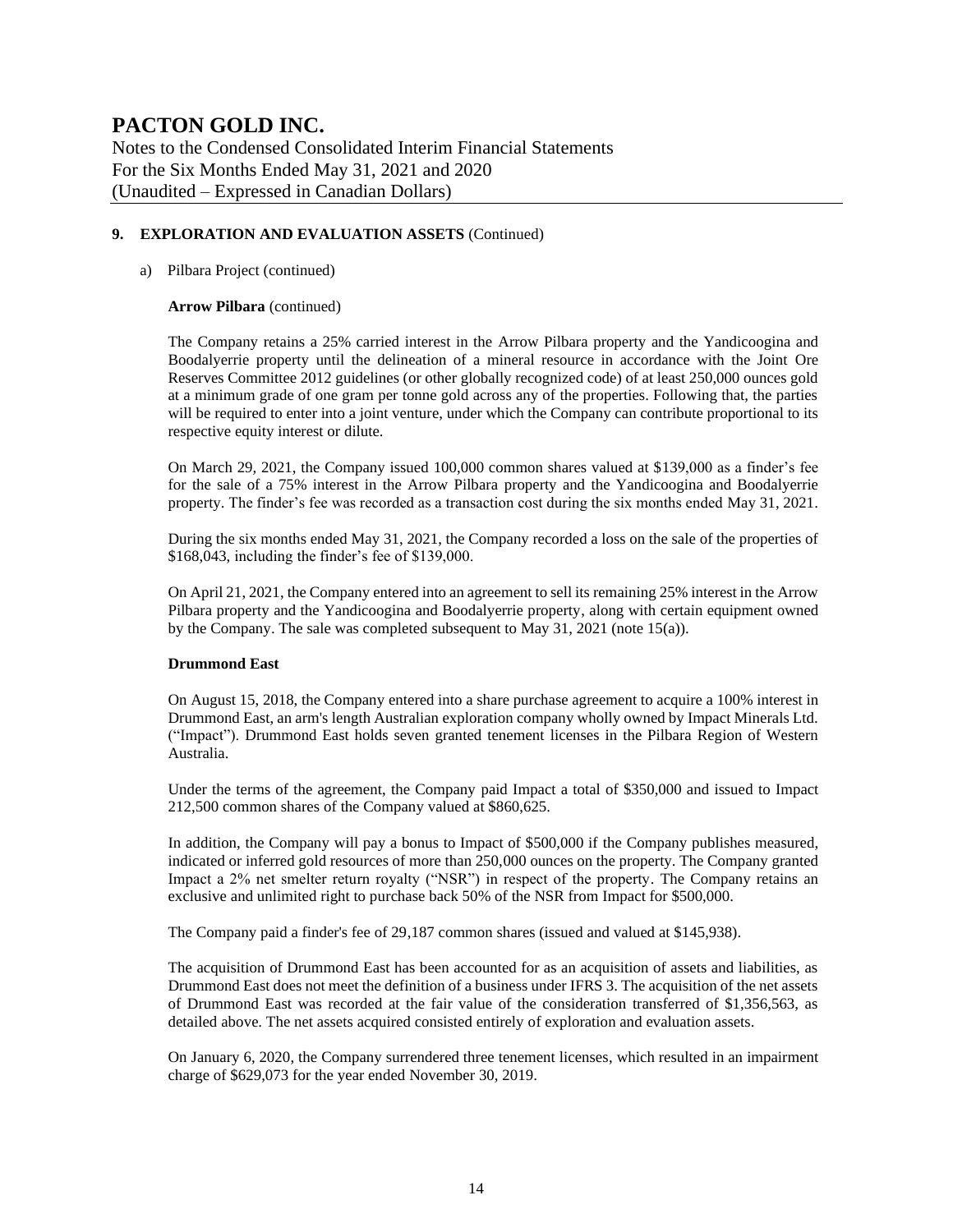Notes to the Condensed Consolidated Interim Financial Statements For the Six Months Ended May 31, 2021 and 2020 (Unaudited – Expressed in Canadian Dollars)

#### **9. EXPLORATION AND EVALUATION ASSETS** (Continued)

#### a) Pilbara Project (continued)

#### **Drummond East** (continued)

At November 30, 2020, the Company decided not to complete expenditure on three additional tenement licenses. An impairment charge of \$644,600 has been recorded effective November 30, 2020.

#### **Friendly Creek**

On August 11, 2018, the Company entered into a tenement sale agreement to acquire 100% of the Friendly Creek exploration license and mining leases in the Pilbara Region of Western Australia.

Under the terms of the agreement, the Company purchased a 100% interest in Friendly Creek by paying the vendors a total of \$25,000 (paid) and issuing to the vendors 250,000 common shares of the Company (issued and valued at \$562,500).

#### **Yandicoogina and Boodalyerrie**

On September 25, 2018, the Company entered into a tenement sale agreement to acquire 100% of both the Yandicoogina and Boodalyerrie exploration licenses and mining leases from Gardner Mining Pty. Ltd. ("Gardner Mining"), an Australian proprietary limited exploration company.

Under the terms of the agreement, the Company purchased a 100% ownership interest in the projects by paying Gardner Mining \$25,000 (paid) and issuing to Gardner Mining 300,000 common shares of the Company (issued and valued at \$720,000).

On February 16, 2021, the Company sold a 75% interest in Yandicoogina and Boodalyerrie. See "Arrow Pilbara".

On April 21, 2021, the Company entered into an agreement to sell its remaining 25% interest in the Arrow Pilbara property and the Yandicoogina and Boodalyerrie property. See "Arrow Pilbara".

#### **Golden Palms Project**

On November 5, 2018, the Company entered into a tenement sale agreement to acquire the Golden Palms tenement license in Western Australia.

Under the terms of the agreement, Pacton can purchase 100% of the property by paying a total of \$100,000 (paid) and issuing 40,000 common shares on completion of the transaction (issued on February 18, 2020 and valued at \$40,000).

#### **Hong Kong Project**

On November 23, 2018, the Company entered into a tenement sale agreement to acquire a 70% interest in the Hong Kong project from Clancy Exploration Ltd. ("Clancy"), an Australian Securities Exchangelisted exploration company.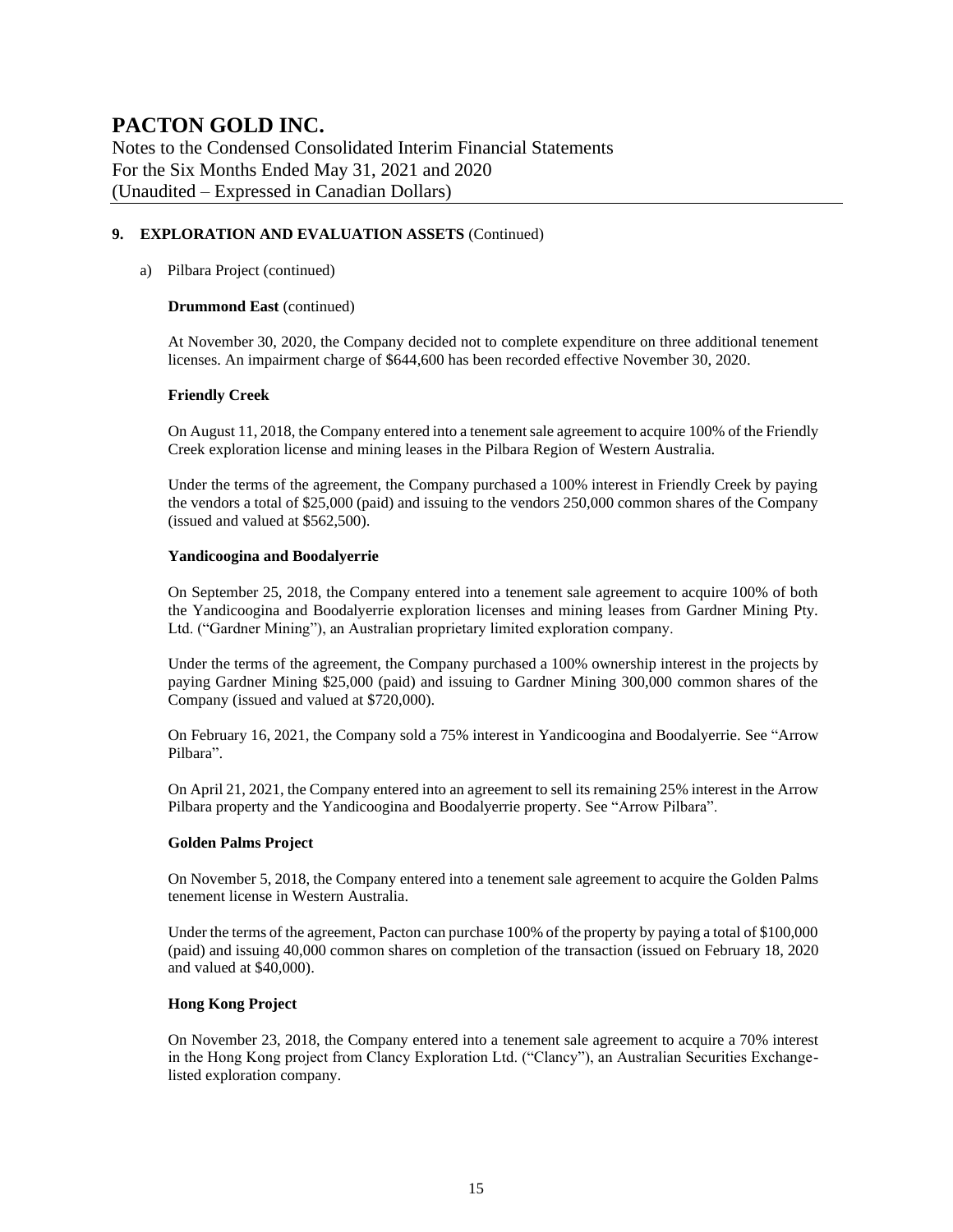Notes to the Condensed Consolidated Interim Financial Statements For the Six Months Ended May 31, 2021 and 2020 (Unaudited – Expressed in Canadian Dollars)

#### **9. EXPLORATION AND EVALUATION ASSETS** (Continued)

#### a) Pilbara Project (continued)

#### **Hong Kong Project** (continued)

Under the terms of the agreement, the Company purchased a 70% interest in the Hong Kong project by paying Clancy \$200,000 (paid) and issuing to Clancy 378,061 common shares of the Company (issued and valued at \$1,323,215). In addition, the Company issued 30,000 common shares valued at \$82,500 as a finder's fee on the project.

Upon completion of the acquisition, the Company and Clancy will enter into a joint venture, with Pacton acting as operator of the Hong Kong project. A minimum of AUD \$520,000 must be spent by the Company within two years of completion of the transaction. Clancy will be free carried with respect to expenditures until a decision to mine is made unanimously by both parties.

At November 30, 2020, the Company decided not to complete expenditure on the tenement license. An impairment charge of \$1,624,322 has been recorded effective November 30, 2020.

#### **Keras Project**

On October 18, 2018, the Company entered into a grant of gold rights agreement to acquire the conglomerate gold rights of Calidus Resources Ltd. in both the Marble Bar sub basin and the northeast Pilbara sub basin of Western Australia's Pilbara craton.

Under the terms of the agreement, the Company acquired the gold rights by paying \$10,000 (paid) and issuing 700,000 common shares of the Company (issued and valued at \$1,925,000) and deferred compensation of 300,000 additional common shares of the Company (issued and valued at \$330,000). A minimum of AUD \$55,000 was required to be spent by the Company on each anniversary of the completion of the transaction.

On January 6, 2020, the Company decided not to pursue further exploration on the project. An impairment charge of \$2,221,479 has been recorded effective November 30, 2019.

#### **Tardarinna Project**

On March 22, 2019, the Company entered into a tenement sale agreement to acquire the Tardarinna tenement license in Western Australia.

Under the terms of the agreement, the Company acquired a 100% interest in the property by issuing 125,000 common shares on completion of the transaction (issued on August 27, 2019 and valued at \$281,250).

#### **Sandstorm Royalties**

On May 25, 2020, the Company entered into an agreement with Sandstorm Gold Ltd. ("Sandstorm"), whereby the Company granted Sandstorm a 1% NSR on all the tenements owned by Pacton in Australia for \$81,819. The tenements covered are part of Arrow Pilbara, Friendly Creek, Yandicoogina and Boodalyerrie, Golden Palms Project, Hong Kong Project and Tardarinna Project above. The Company also assigned its royalty buyback on Drummond East to Sandstorm.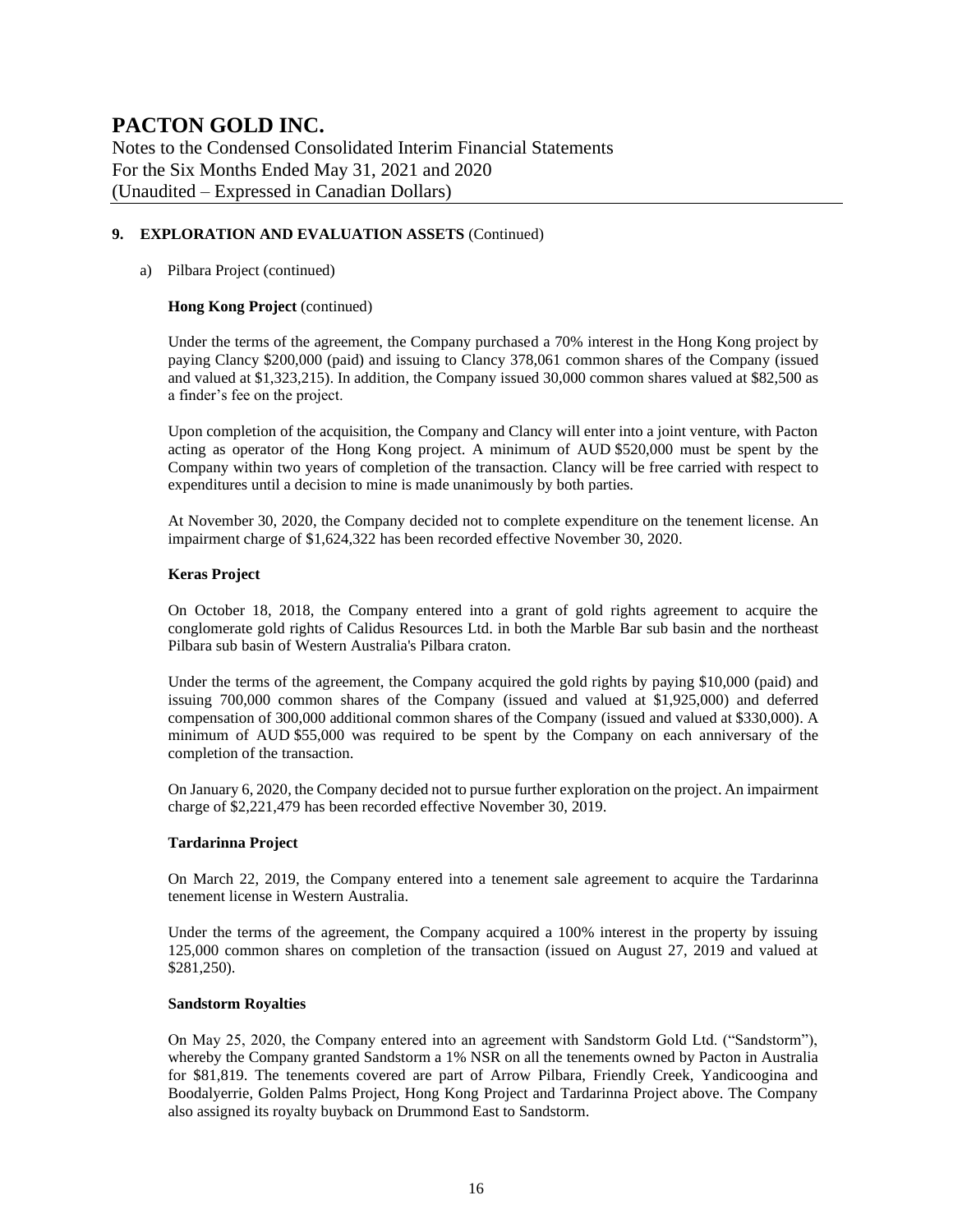Notes to the Condensed Consolidated Interim Financial Statements For the Six Months Ended May 31, 2021 and 2020 (Unaudited – Expressed in Canadian Dollars)

#### **9. EXPLORATION AND EVALUATION ASSETS** (Continued)

b) Red Lake Project

On May 23, 2017, the Company entered into an option agreement to earn a 100% interest in 14 mineral claims in the Red Lake Mining District, located in Ontario. Under the terms of the agreement, the Company was required to make cash payments and issue common shares of the Company as follows:

- Issue 30,000 common shares of the Company (issued and valued at \$42,000) and pay \$16,000 (paid) within five days of approval by the TSX-V, which was received on May 26, 2017;
- Pay  $$12,000$  on or before May 26, 2018 (paid);
- Pay \$16,000 on or before May 26, 2019 (paid); and
- Pay \$26,000 on or before May 26, 2020 (paid).

The claims are subject to an underlying 2% NSR.

On May 23, 2017, and as amended November 23, 2017, June 14, 2018 and May 22, 2019, the Company entered into an additional option agreement to earn a 100% interest in 30 additional mineral claims in the Red Lake Mining District, located in Ontario. Under the terms of the agreement, the Company was required to make cash payments and issue common shares of the Company as follows:

- Issue 250,000 common shares of the Company (issued and valued at \$350,000) within five days of approval by the TSX-V, which was received on May 26, 2017;
- Pay \$20,000 on or before June 30, 2018 (paid);
- Pay \$80,000 on or before January 31, 2019 (paid); and
- Pay \$150,000 on or before June 30, 2019 (paid).

The vendors retain a 2.5% NSR, of which two-fifths (1%) can be repurchased by the Company for \$1,500,000. On October 25, 2018, one of the vendors became a director of the Company.

On November 1, 2018, the Company entered into an option agreement to earn a 100% interest in 12 mineral claims in the Red Lake Mining District, located in Ontario. Under the terms of the agreement, the Company was required to make cash payments and issue common shares of the Company as follows:

- Pay \$15,000 on or before November 6, 2018 (paid);
- Pay \$15,000 (paid) and issue 10,000 common shares of the Company (issued and valued at \$25,500) within five days of approval by the TSX-V, which was received November 19, 2018;
- Pay \$40,000 (paid) and issue 7,500 common shares of the Company on or before November 19, 2019 (issued and valued at \$7,875); and
- Pay \$40,000 (paid) and issue 7,500 common shares of the Company on or before November 19, 2020 (issued and valued at \$7,425).

The vendors retain a NSR that ranges from 0.25% to 2.25%, of which one-half can be repurchased by the Company for \$250,000.

On January 29, 2019, the Company entered into an agreement to acquire a 100% interest in additional mineral claims in the Red Lake Mining District, located in Ontario. The Company issued 19,231 common shares on February 6, 2019 valued at \$48,077. The claims are subject to a 0.25% to 2.25% NSR, of which a portion can be repurchased by the Company for \$250,000.

On February 12, 2019, the Company entered into an agreement to acquire a 100% interest in additional mineral claims in the Red Lake Mining District, located in Ontario. The Company paid \$15,000 and on February 28, 2019 issued 7,500 common shares valued at \$19,125. The claims are subject to a 2% NSR, of which one-half can be repurchased by the Company for \$200,000.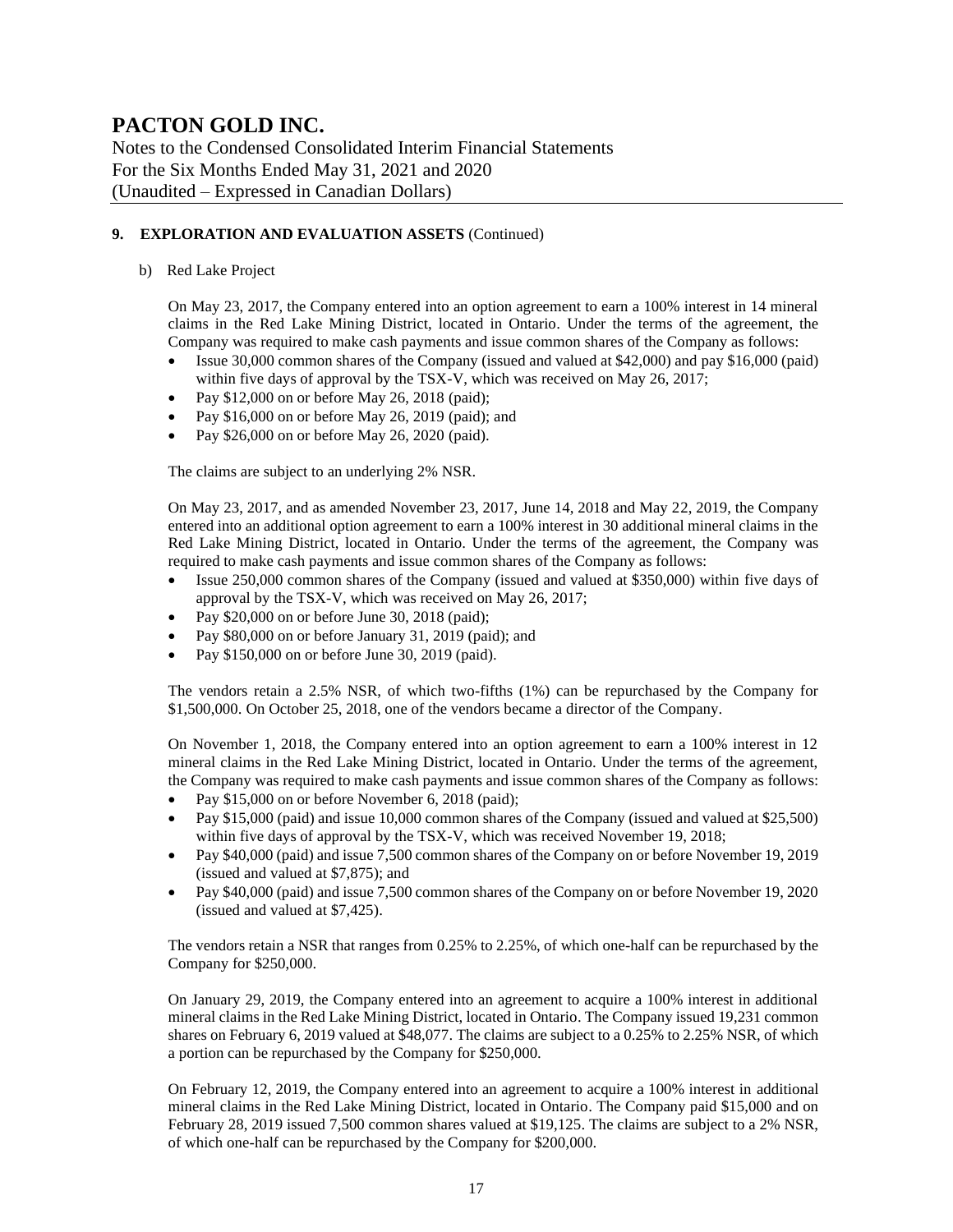Notes to the Condensed Consolidated Interim Financial Statements For the Six Months Ended May 31, 2021 and 2020 (Unaudited – Expressed in Canadian Dollars)

#### **9. EXPLORATION AND EVALUATION ASSETS** (Continued)

#### b) Red Lake Project (continued)

On February 20, 2019, the Company entered into an option agreement to acquire a 100% interest in additional mineral claims in the Red Lake Mining District, located in Ontario. Under the terms of the agreement, the Company must make cash payments and issue common shares of the Company as follows:

- Pay up to \$30,000 on behalf of the vendor for exploration expenditures (paid);
- Issue 12,500 common shares of the Company within five days of approval by the TSX-V, which was received March 5, 2019 (issued and valued at \$31,250);
- Pay \$50,000 (paid) and issue 10,000 common shares of the Company on or before March 5, 2020 (issued and valued at \$8,500); and
- Pay \$50,000 (paid) and issue 12,500 common shares of the Company on or before March 5, 2021 (issued and valued at \$9,750).

The claims are subject to a 0.25% to 1.75% NSR, of which a portion can be repurchased by the Company at a rate of \$250,000 for each 0.25% portion that is repurchased.

On March 13, 2019, the Company entered into an option agreement to acquire a 100% interest in additional mineral claims in the Red Lake Mining District, located in Ontario. Under the terms of the agreement, the Company must make cash payments and issue common shares of the Company as follows:

- Pay up to \$40,000 on behalf of the vendor for exploration expenditures (paid);
- Issue 10,000 common shares of the Company within five days of approval by the TSX-V, which was received March 21, 2019 (issued and valued at \$23,000);
- Pay \$50,000 (paid) and issue 10,000 common shares of the Company on or before March 21, 2020 (issued and valued at \$6,000); and
- Pay \$50,000 (paid) and issue 12,500 common shares of the Company on or before March 21, 2021 (issued and valued at \$10,875).

The claims are subject to a 2.5% NSR, of which one-half can be repurchased by the Company for \$2,000,000.

On April 23, 2019, the Company entered into an option agreement to acquire a 100% interest in additional mineral claims in the Red Lake Mining District, located in Ontario. Under the terms of the agreement, the Company was required to make cash payments and issue common shares of the Company as follows:

- Pay \$30,000 (paid) and issue 10,000 common shares of the Company (issued and valued at \$16,500) within five days of approval by the TSX-V, which was received on May 6, 2019;
- Pay \$30,000 (paid) and issue 15,000 common shares of the Company on or before May 6, 2020 (issued and valued at \$11,250); and
- Pay \$30,000 (paid) on or before May 6, 2021.

On July 23, 2019, the Company entered into two agreements to acquire 100% interests in additional mineral claims in the Red Lake Mining District, located in Ontario. Under the terms of each agreement, the Company must make a cash payment of \$100,000 and issue 40,000 common shares of the Company upon approval by the TSX-V. A total of \$200,000 was paid and 80,000 common shares were issued on August 12, 2019 and valued at \$140,000.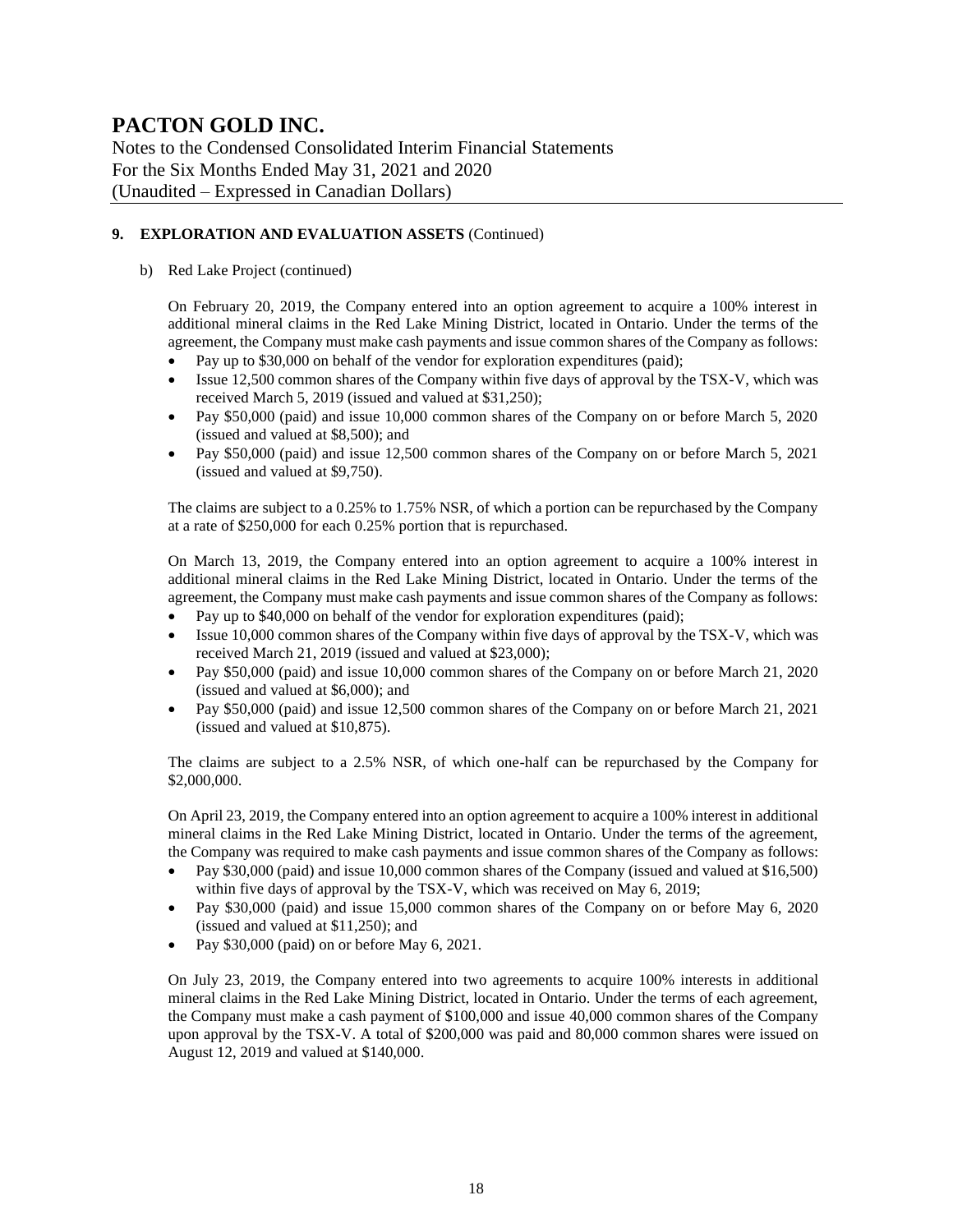Notes to the Condensed Consolidated Interim Financial Statements For the Six Months Ended May 31, 2021 and 2020 (Unaudited – Expressed in Canadian Dollars)

#### **9. EXPLORATION AND EVALUATION ASSETS** (Continued)

#### b) Red Lake Project (continued)

On October 22, 2019, the Company entered into an option agreement to acquire a 100% interest in additional mineral claims in the Red Lake Mining District, located in Ontario. Under the terms of the agreement, the Company must make cash payments and issue common shares of the Company as follows:

- Pay \$35,000 (paid) and issue 15,000 common shares of the Company within five days of approval by the TSX-V, which was received November 6, 2019 (issued and valued at \$16,500);
- Pay \$22,500 (paid) and issue 15,000 common shares of the Company on or before November 6, 2020 (issued and valued at \$14,850);
- Pay \$22,500 and issue 15,000 common shares of the Company on or before November 6, 2021;
- Pay \$22,500 and issue 15,000 common shares of the Company on or before November 6, 2022; and
- Pay \$22,500 and issue 15,000 common shares of the Company on or before November 6, 2023.

The claims are subject to a 0.25% to 2.25% NSR, of which one-half may be repurchased by the Company for \$1,000,000.

On April 23, 2020, the Company entered into an option agreement to acquire a 100% interest in additional mineral claims in the Red Lake Mining District, located in Ontario. Under the terms of the agreement, the Company must make cash payments and issue common shares of the Company as follows:

- Pay \$15,000 (paid) and issue 25,000 common shares of the Company on or before April 30, 2020 (issued and valued at \$20,000);
- Pay \$15,000 (paid) and issue 15,000 common shares (issued and valued at \$13,950) of the Company on or before April 30, 2021; and
- Pay \$25,000 (paid) and issue 15,000 common shares (issued and valued at \$13,950) of the Company on or before April 30, 2022.

The claims are subject to a 1.5% NSR, of which one-half may be repurchased by the Company for \$500,000.

On April 24, 2020, the Company entered into an option agreement to acquire a 100% interest in additional mineral claims in the Red Lake Mining District, located in Ontario. Under the terms of the agreement, the Company must make cash payments and issue common shares of the Company as follows:

- Pay \$6,000 (paid) and issue 10,000 common shares of the Company on or before April 30, 2020 (issued and valued at \$8,000);
- Pay \$10,000 and issue 10,000 common shares of the Company on or before April 30, 2021 (issued and valued at \$7,900); and
- Pay \$20,000 and issue 10,000 common shares of the Company on or before April 30, 2022.

The claims are subject to a 1.5% NSR, of which one-half may be repurchased by the Company for \$400,000.

On March 3, 2021, the Company entered into amendment agreement to acquire one additional mineral claim for the Red Lake Project through its April 24, 2020 option agreement. As consideration, the Company paid \$500 and issued 30,000 common shares valued at \$22,500.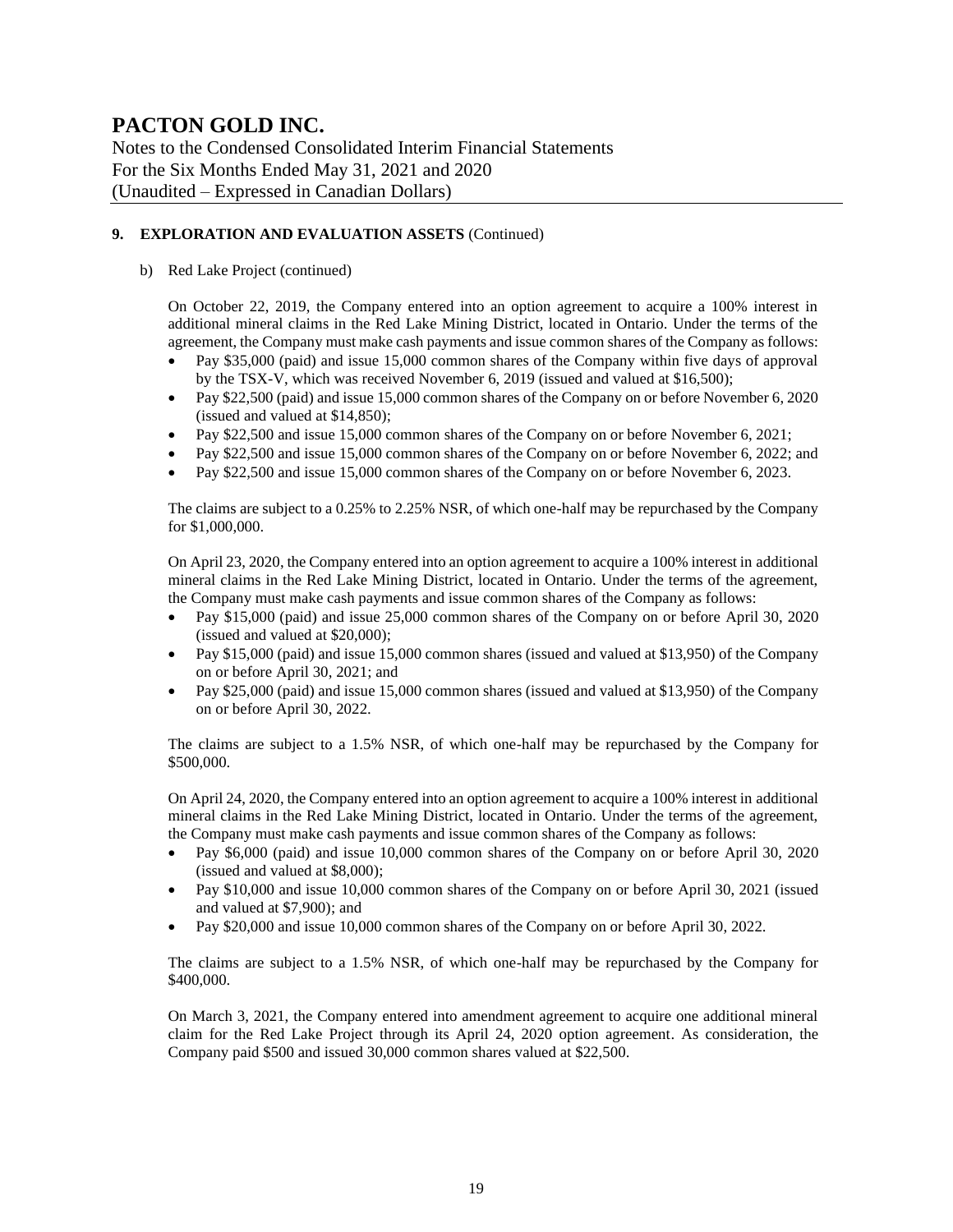Notes to the Condensed Consolidated Interim Financial Statements For the Six Months Ended May 31, 2021 and 2020 (Unaudited – Expressed in Canadian Dollars)

#### **9. EXPLORATION AND EVALUATION ASSETS** (Continued)

#### b) Red Lake Project (continued)

On May 25, 2020, the Company entered into an agreement with Sandstorm, whereby the Company granted Sandstorm a 0.5% to 1% NSR on certain mineral claims owned by the Company in Red Lake, and certain mineral claims in which the Company was currently earning an interest in Red Lake. As of May 31, 2021, the Company has received \$190,911 for the mineral claims it owns. Sandstorm has agreed to pay an additional \$27,273 once the Company has earned a 100% interest in the remaining Red Lake mineral claims. The Company also assigned its royalty buybacks on all Red Lake agreements to Sandstorm.

#### **Red Lake – Sidace**

On April 1, 2020, the Company accepted a purchase agreement with TomaGold Corporation ("TomaGold"), whereby the Company will acquire all of TomaGold's interest, being 39.5%, in a joint venture it currently holds with Evolution Mining and Newmont Corporation (formerly GoldCorp Inc. when TomaGold entered into the joint venture) on the Sidace Property, located in the Red Lake Mining District in Ontario.

Under the terms of the agreement, the Company must pay and issue the following to TomaGold:

- Upon final acceptance of the transaction by the TSX-V, pay \$250,000 (paid) and issue 1,000,000 common shares (issued and valued at \$750,000);
- Within six months of TSX-V acceptance, pay \$250,000 (paid) and issue \$800,000 worth of common shares at a price per share equal to the greater of \$1.60 and the five-day volume weighted average price of the Company's shares immediately preceding the date of issuance (issued 500,000 common shares valued at \$800,000); and
- Upon the Company filing a NI 43-101 technical report on the property showing a gold resource estimate of 750,000 ounces or greater of gold, issue 416,666 common shares or pay \$500,000.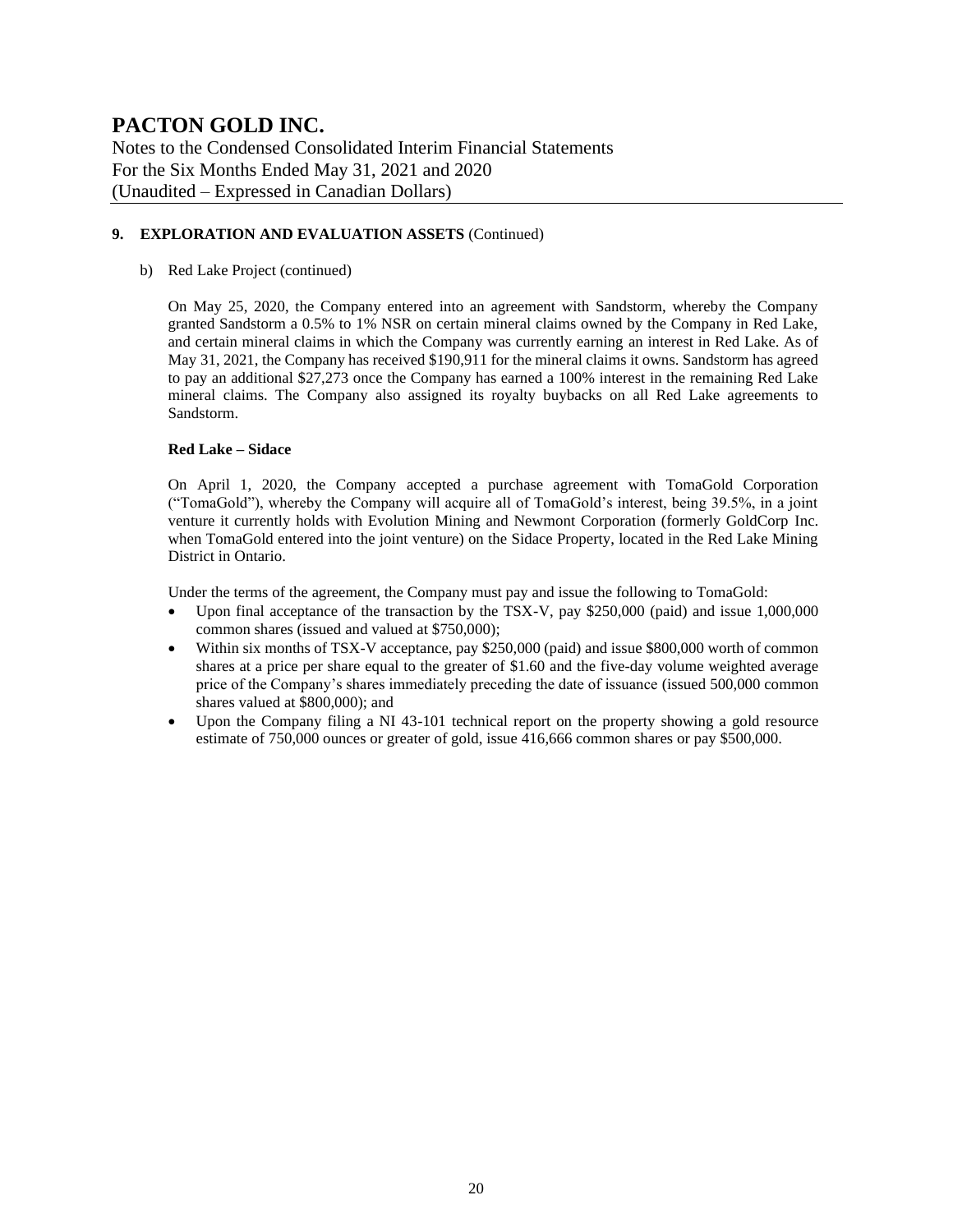Notes to the Condensed Consolidated Interim Financial Statements For the Six Months Ended May 31, 2021 and 2020 (Unaudited – Expressed in Canadian Dollars)

#### **9. EXPLORATION AND EVALUATION ASSETS** (Continued)

|                                             | Pilbara         | <b>Red Lake</b> | Red Lake - Sidace | <b>Total</b>     |
|---------------------------------------------|-----------------|-----------------|-------------------|------------------|
| Balance, November 30, 2019                  | \$<br>7,427,262 | \$<br>3,508,486 | \$                | \$<br>10,935,748 |
| <b>Property Acquisition Costs</b>           |                 |                 |                   |                  |
| Acquisition and option payments             | 110,995         | 345,525         | 2,050,000         | 2,506,520        |
| Claim costs                                 | 107,896         | 1,200           |                   | 109,096          |
| Recoveries                                  | (81, 819)       | (136, 365)      |                   | (218, 184)       |
| Impairment                                  | (2,185,146)     |                 |                   | (2,185,146)      |
| Currency translation difference             | 333,310         |                 |                   | 333,310          |
| <b>Total Additions to Acquisition Costs</b> | (1,714,764)     | 210,360         | 2,050,000         | 545,596          |
| <b>Property Exploration Costs</b>           |                 |                 |                   |                  |
| Assays                                      | 1,220           | 182,102         | 10,988            | 194,310          |
| Camp and other                              | 102,739         | 56,409          | 7,200             | 166,348          |
| Depreciation                                |                 | 27,351          |                   | 27,351           |
| <b>Drilling</b>                             |                 | 3,162,483       | 699,682           | 3,862,165        |
| Environmental                               |                 |                 | 6,160             | 6,160            |
| Geological and field staff                  | 174,777         | 2,124,734       | 3,918             | 2,303,429        |
| Geophysics                                  | 1,220           | 389,664         |                   | 390,884          |
| Travel                                      |                 | 112,438         | 2,575             | 115,013          |
| Impairment                                  | (83,776)        |                 |                   | (83,776)         |
| Currency translation difference             | 58,561          |                 |                   | 58,561           |
| <b>Total Additions to Exploration Costs</b> | 254,741         | 6,055,181       | 730,523           | 7,040,445        |
| Balance, November 30, 2020, brought forward | \$<br>5,967,239 | \$<br>9,774,027 | 2,780,523<br>\$   | \$<br>18,521,789 |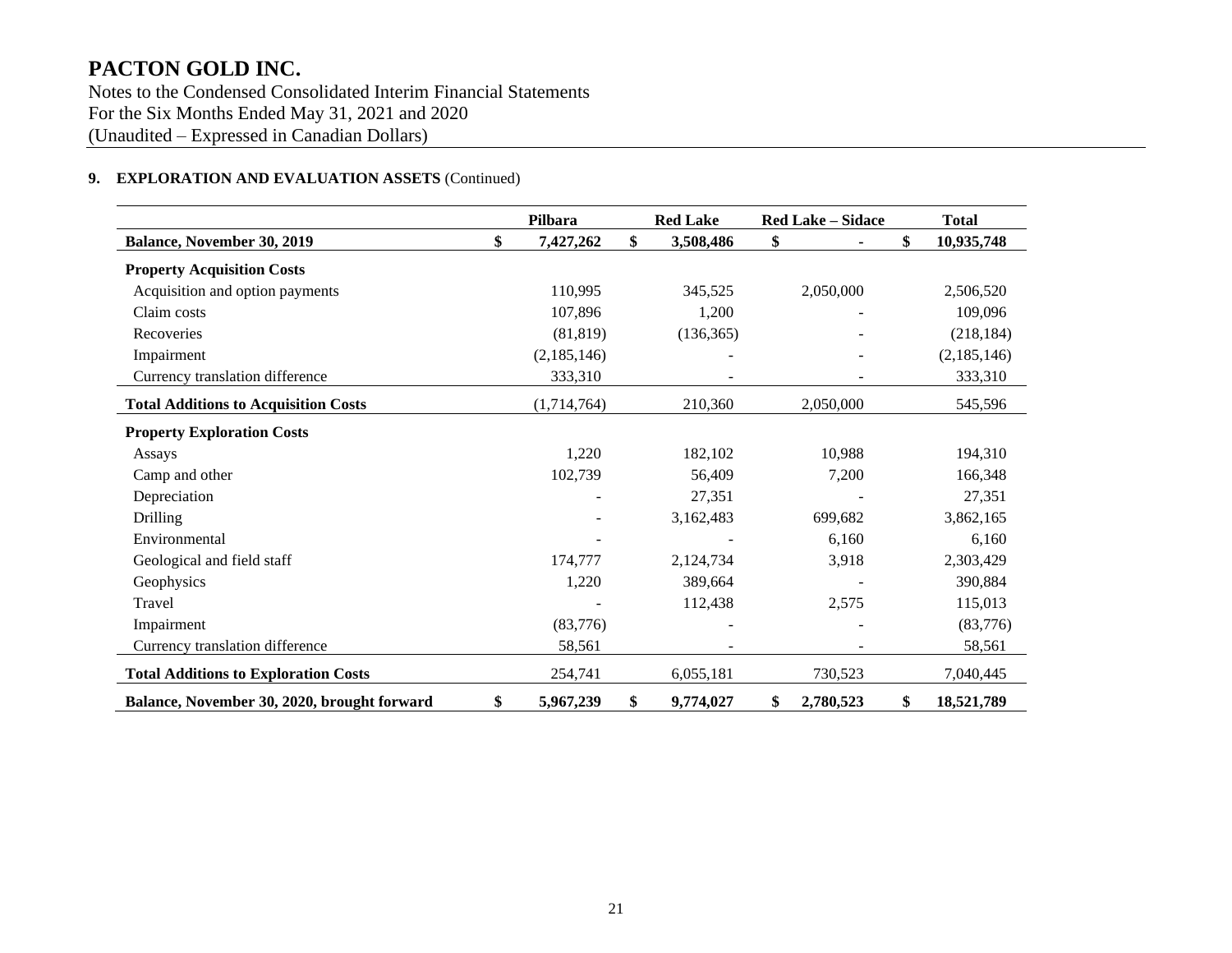Notes to the Condensed Consolidated Interim Financial Statements For the Six Months Ended May 31, 2021 and 2020 (Unaudited – Expressed in Canadian Dollars)

#### **9. EXPLORATION AND EVALUATION ASSETS** (Continued)

|                                             | Pilbara         |    | <b>Red Lake</b> | <b>Red Lake - Sidace</b> | <b>Total</b>     |
|---------------------------------------------|-----------------|----|-----------------|--------------------------|------------------|
| Balance, November 30, 2020, carried forward | \$<br>5,967,239 | \$ | 9,774,027       | \$<br>2,780,523          | \$<br>18,521,789 |
| <b>Property Acquisition Costs</b>           |                 |    |                 |                          |                  |
| Acquisition and option payments             |                 |    | 259,440         |                          | 259,440          |
| Recoveries                                  |                 |    | (54, 546)       |                          | (54, 546)        |
| Disposals                                   | (2,785,701)     |    |                 |                          | (2,785,701)      |
| Currency translation difference             | (6,823)         |    |                 |                          | (6,823)          |
| <b>Total Additions to Acquisition Costs</b> | (2,792,524)     |    | 204,894         |                          | (2,587,630)      |
| <b>Property Exploration Costs</b>           |                 |    |                 |                          |                  |
| Assays (recovery)                           |                 |    | (19, 537)       | 52,913                   | 33,376           |
| Camp and other                              | 16,423          |    | 49,003          | 14,400                   | 79,826           |
| Depreciation                                |                 |    | 11,075          |                          | 11,075           |
| <b>Drilling</b>                             |                 |    | 1,198,455       | 816,656                  | 2,015,111        |
| Geochemical                                 |                 |    | 4,608           |                          | 4,608            |
| Geological and field staff                  | 56,788          |    | 517,526         | 17,197                   | 591,511          |
| Geophysics                                  |                 |    | 17,690          |                          | 17,690           |
| Travel                                      |                 |    | 16,261          | 6,553                    | 22,814           |
| Currency translation difference             | (27,004)        |    |                 |                          | (27,004)         |
| <b>Total Additions to Exploration Costs</b> | 46,207          |    | 1,795,081       | 907,719                  | 2,749,007        |
| <b>Balance, May 31, 2021</b>                | \$<br>3,220,922 | S. | 11,774,002      | \$<br>3,688,242          | \$<br>18,683,166 |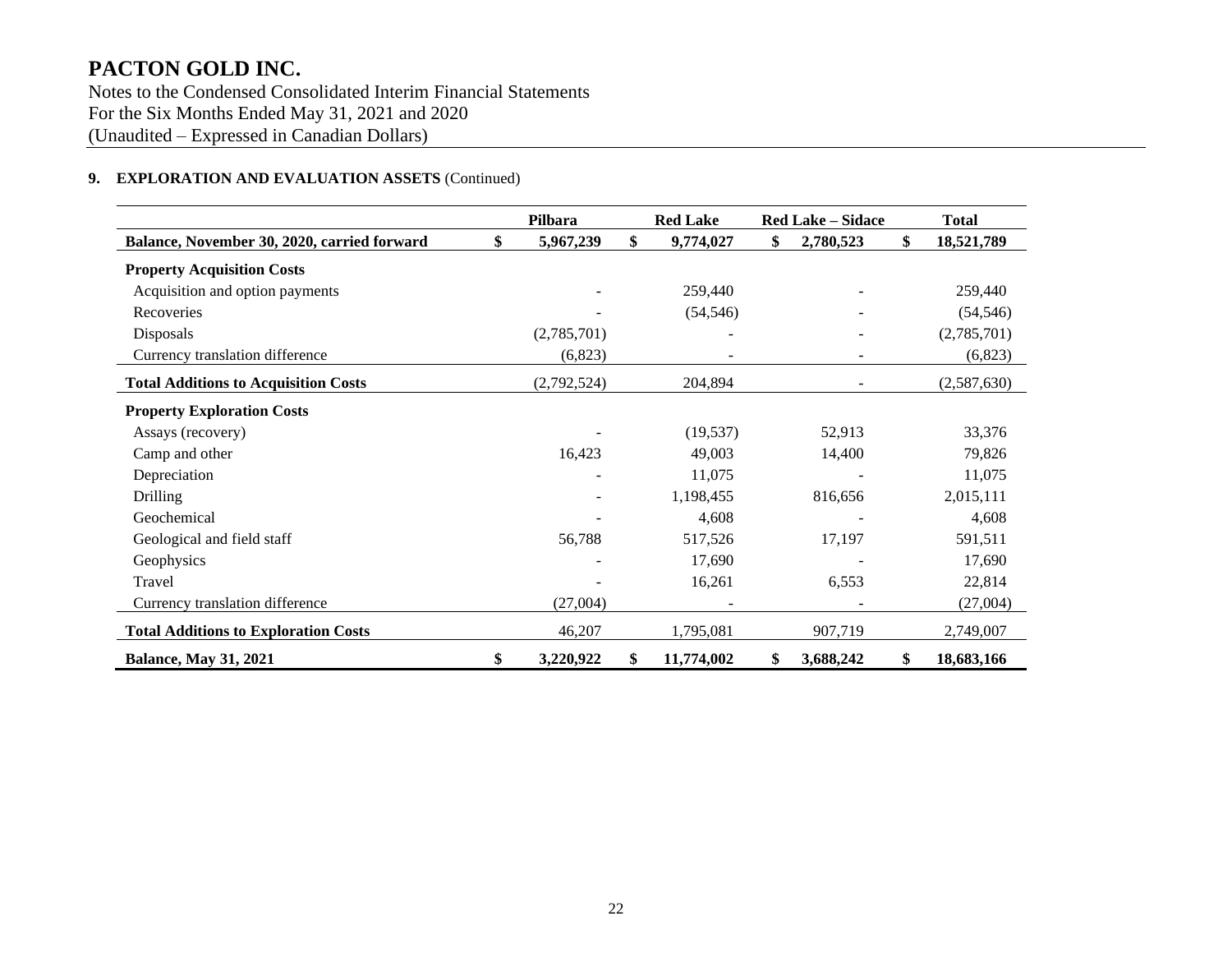#### **10. OTHER LIABILITIES**

|                                                                      | <b>May 31,</b><br>2021 |           | November 30,<br><b>2020</b> |           |
|----------------------------------------------------------------------|------------------------|-----------|-----------------------------|-----------|
| Balance, beginning of period                                         | \$                     | 217.993   | S.                          | 299,594   |
| Liability incurred on flow-through shares issued December 23, 2019   |                        |           |                             | 317,376   |
| Liability incurred on flow-through shares issued June 24, 2020       |                        |           |                             | 91,000    |
| Liability incurred on flow-through shares issued July 9, 2020        |                        |           |                             | 190,980   |
| Liability incurred on flow-through shares issued December 16, 2020   |                        | 201,000   |                             |           |
| Settlement of flow-through share liability by incurring expenditures |                        | (295,721) |                             | (680,957) |
| Balance, end of period                                               | \$                     | 123.272   | S                           | 217.993   |

On December 23, 2019, the Company issued 3,173,758 flow-through shares at a price of \$1.30 per share. The premium paid by investors was calculated as \$0.10 per share. Accordingly, \$317,376 was recorded as other liabilities.

On June 24, 2020, the Company issued 1,300,000 flow-through shares at a price of \$0.77 per share. The premium paid by investors was calculated as \$0.07 per share. Accordingly, \$91,000 was recorded as other liabilities.

On July 9, 2020, the Company issued 2,122,000 flow-through shares at a price of \$0.79 per share. The premium paid by investors was calculated as \$0.09 per share. Accordingly, \$190,980 was recorded as other liabilities.

On December 16, 2020, the Company issued 2,010,000 flow-through shares at a price of \$1.00 per share. The premium paid by investors was calculated as \$0.10 per share. Accordingly, \$201,000 was recorded as other liabilities.

At May 31, 2021, the Company had a remaining commitment to incur exploration expenditures of \$nil (November 30, 2020 - \$297,143) in relation to its June 24, 2020 flow-through share financing, \$nil (November 30, 2020 - \$1,676,380) in relation to its July 9, 2020 flow-through share financing and \$1,232,722 (November 30, 2020 - \$nil) in relation to its December 16, 2020 flow-through share financing.

During the six months ended May 31, 2021, the Company incurred \$35,858 (2020 - \$16,614) for Part XII.6 tax in relation to its December 2019 flow-through share financings.

#### **11. CAPITAL STOCK**

a) Authorized

Unlimited number of common voting shares without par value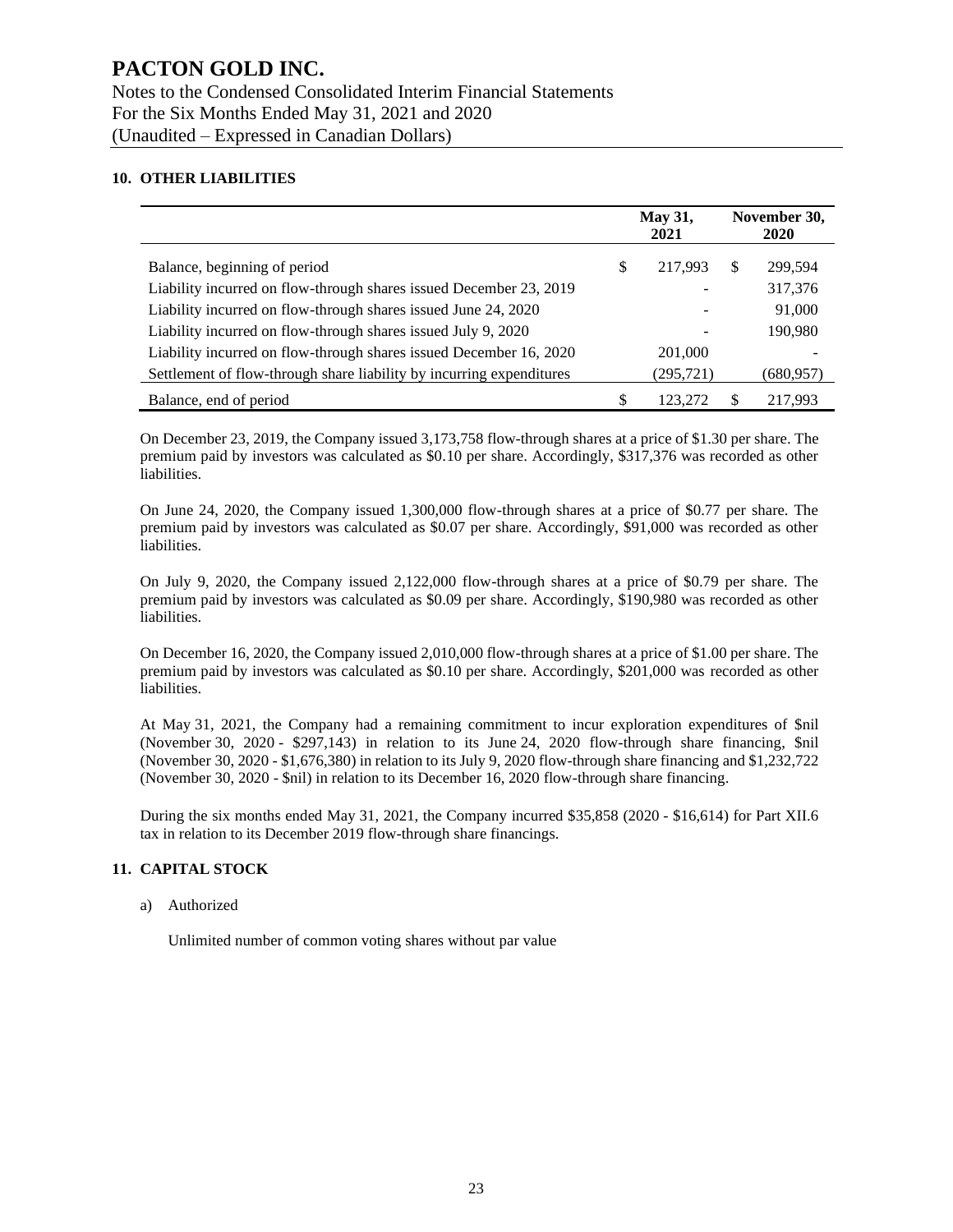#### **11. CAPITAL STOCK** (Continued)

b) Issued

#### **During the six months ended May 31, 2021**

On December 16, 2020, the Company closed a private placement for gross proceeds of \$3,637,000. The Company issued 1,807,778 units at a price of \$0.90 per unit for gross proceeds of \$1,627,000. Each unit consists of one common share and one share purchase warrant. Each warrant entitles the holder to acquire one common share at a price of \$1.25 for a period of two years from the date of issuance. The Company also issued 2,010,000 flow-through common shares at a price of \$1.00 per share for gross proceeds of \$2,010,000. The premium paid by investors on the flow-through shares was calculated as \$0.10 per share. Accordingly, \$201,000 was recorded as other liabilities. The Company paid finders' fees of \$37,800 and issued 42,000 agent warrants with an exercise price of \$1.25 and a term to expiry of two years (note 11(d)). The Company also incurred other share issue costs of \$26,799.

On December 21, 2020, the Company issued 30,000 common shares valued at \$27,900 for the Red Lake Project (note 9(b) – Red Lake Project).

On March 1, 2021, the Company issued 12,500 common shares valued at \$9,750 for the Red Lake Project (note 9(b) - Red Lake Project).

On March 3, 2021, the Company issued 30,000 common shares valued at \$22,500 for the Red Lake Project through its April 24, 2020 option agreement (note 9(b) - Red Lake Project).

On March 19, 2021, the Company issued 12,500 common shares valued at \$10,875 for the Red Lake Project (note 9(b) - Red Lake Project).

On March 29, 2021, the Company issued 100,000 common shares valued at \$139,000 as a finder's fee for the sale of a 75% interest in the Arrow Pilbara property and the Yandicoogina and Boodalyerrie property (note 9(a) – Pilbara Project).

On April 27, 2021, the Company issued 10,000 common shares valued at \$7,900 for the Red Lake Project (note 9(b) - Red Lake Project).

#### **During the year ended November 30, 2020**

On December 23, 2019 and January 17, 2020, the Company closed a private placement in two tranches. The Company issued 1,322,732 units at a price of \$1.20 per unit for gross proceeds of \$1,587,280. Each unit consists of one common share and one share purchase warrant. Each warrant entitles the holder to acquire one common share at a price of \$1.80 for a period of two years from the date of issuance. The Company also issued 3,173,758 flow-through common shares at a price of \$1.30 per share for gross proceeds of \$4,125,886. The premium paid by investors on the flow-through shares was calculated as \$0.10 per share. Accordingly, \$317,376 was recorded as other liabilities. The Company paid finders' fees of \$19,505 and issued 16,254 agent warrants with an exercise price of \$1.80 and a term to expiry of two years (note 11(d)). The Company also incurred other share issue costs of \$37,916.

On February 18, 2020, the Company issued 40,000 common shares valued at \$40,000 for the Pilbara Project (note 9(a) – Golden Palms Project).

On March 4, 2020, the Company issued 10,000 common shares valued at \$8,500 for the Red Lake Project (note 9(b) – Red Lake Project.

On March 11, 2020, the Company issued 10,000 common shares valued at \$6,000 for the Red Lake Project (note 9(b) – Red Lake Project.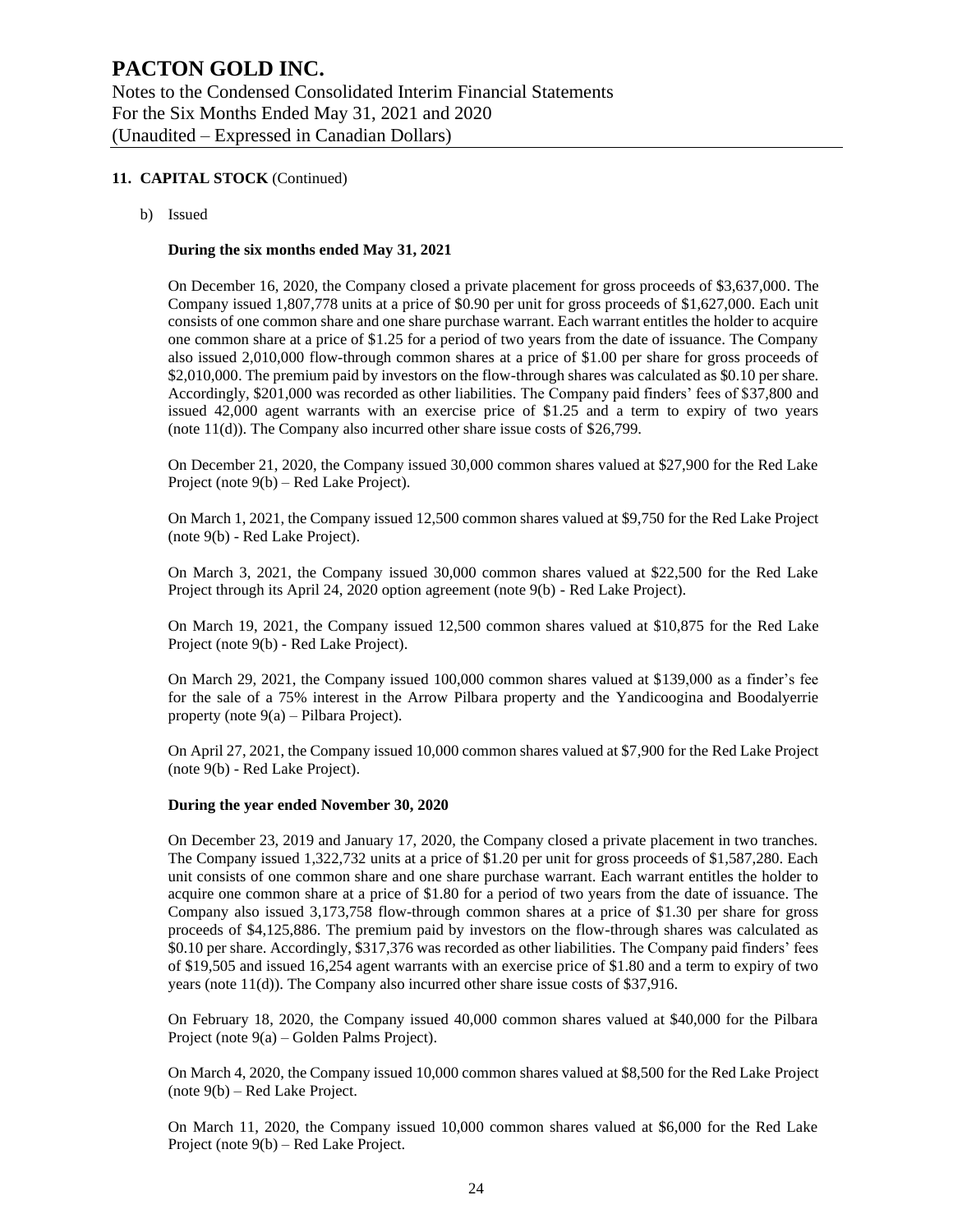#### **11. CAPITAL STOCK** (Continued)

b) Issued (continued)

#### **During the year ended November 30, 2020 (continued)**

On April 20, 2020, the Company issued 950,000 common shares valued at \$712,500 for the Red Lake – Sidace property (note 9(b)). The Company also issued 50,000 common shares valued at \$37,500 as a finder's fee on the transaction.

On April 30, 2020, the Company issued 25,000 common shares valued at \$20,000 for the Red Lake Project (note 9(b) – Red Lake Project.

On April 30, 2020, the Company issued 10,000 common shares valued at \$8,000 for the Red Lake Project (note 9(b) – Red Lake Project.

On May 5, 2020, the Company issued 15,000 common shares valued at \$11,250 for the Red Lake Project (note 9(b) – Red Lake Project.

On June 24, 2020 and July 9, 2020, the Company closed a private placement in two tranches. The Company issued 2,773,000 common shares at a price of \$0.70 per share and 2,856,226 common shares at a price of \$0.70 per share for gross proceeds of \$3,940,458. The Company also issued 1,300,000 flowthrough common shares at a price of \$0.77 per share and 2,122,000 flow-through common shares at a price of \$0.79 for gross proceeds of \$2,677,380. The premium paid by investors on the \$0.77 flow-through common shares was calculated as \$0.07 per share and the premium paid by investors on the \$0.79 flowthrough shares was calculated as \$0.09 per share. Accordingly, \$91,000 and \$190,980, respectively, were recorded as other liabilities. The Company paid finders' fees of \$68,550 and issued 97,928 agent warrants, which have an exercise price of  $$1.00$  and a term to expiry of one year (note  $11(d)$ ). The Company also incurred other share issue costs of \$35,339.

On October 5, 2020, the Company issued 500,000 common shares valued at \$800,000 for the Red Lake – Sidace property (note 9(b)).

On November 11, 2020, the Company issued 15,000 common shares valued at \$14,850 for the Red Lake Project (note 9(b) – Red Lake Project.

On November 11, 2020, the Company issued 7,500 common shares valued at \$7,425 for the Red Lake Project (note 9(b) – Red Lake Project.

The Company received \$33,915 on the exercise of 25,500 stock options. The Company transferred \$24,601, the value of the stock options, from the share-based payment reserve to capital stock upon exercise of the options. The weighted average share price was \$1.58 when the stock options were exercised.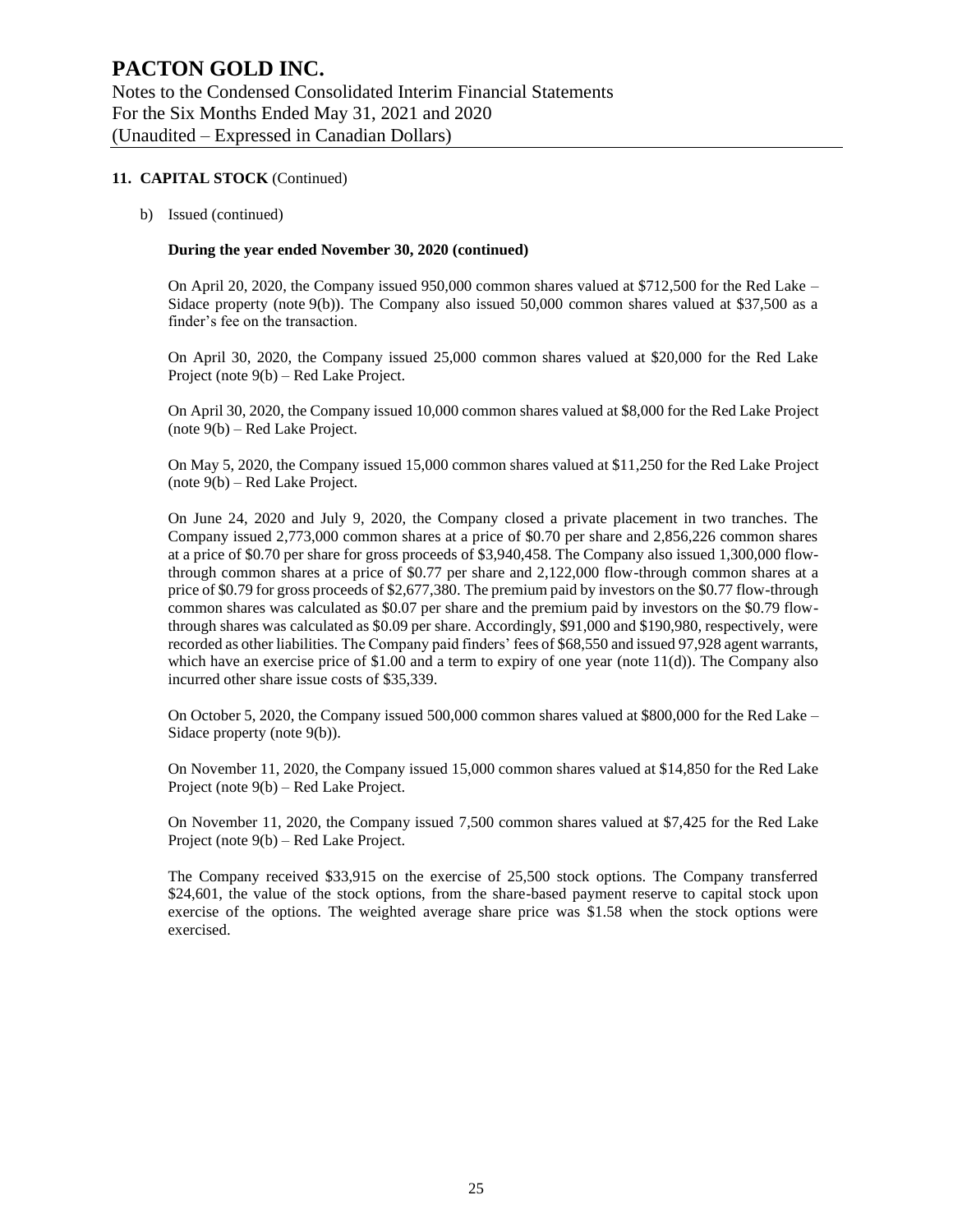#### **11. CAPITAL STOCK** (Continued)

#### c) Warrants

Warrant transactions and the number of warrants outstanding are summarized as follows:

|                                  | <b>Six Months Ended</b><br>May 31, 2021 |                       | Year Ended<br><b>November 30, 2020</b> |                       |  |
|----------------------------------|-----------------------------------------|-----------------------|----------------------------------------|-----------------------|--|
|                                  | Number of                               | Weighted<br>Average   | Number of                              | Weighted<br>Average   |  |
|                                  | Warrants                                | <b>Exercise Price</b> | Warrants                               | <b>Exercise Price</b> |  |
| Outstanding, beginning of period | 3,816,487                               | \$2.91                | 2,514,588                              | \$3.60                |  |
| <b>Issued</b>                    | 1,807,778                               | \$1.25                | 1,322,732                              | \$1.80                |  |
| Expired                          | (2,493,755)                             | \$ 3.50               | (20, 833)                              | \$9.70                |  |
| Outstanding, end of period       | 3,130,510                               | \$1.48                | 3,816,487                              | \$2.91                |  |

The following warrants were outstanding and exercisable:

|                   | Weighted Average<br><b>Remaining Contractual</b> |                       |              |
|-------------------|--------------------------------------------------|-----------------------|--------------|
| Expiry Date       | Life in Years                                    | <b>Exercise Price</b> | May 31, 2021 |
| December 23, 2021 | 0.56                                             | \$1.80                | 654,066      |
| January 17, 2022  | 0.63                                             | \$1.80                | 668,666      |
| December 16, 2022 | 1.55                                             | \$1.25                | 1,807,778    |
|                   | 1.15                                             |                       | 3,130,510    |

During the six months ended May 31, 2021, the Company transferred \$583,761 (year ended November 30, 2020 - \$72,034) from the share-based payments reserve to deficit from the expiry of 108,695 (year ended November 30, 2020 - 20,833) warrants.

#### d) Agent warrants

Agent warrant transactions and the number of agent warrants outstanding are summarized as follows:

|                                  |                       | <b>Six Months Ended</b><br>May 31, 2021      | <b>Year Ended</b><br><b>November 30, 2020</b> |                                              |  |
|----------------------------------|-----------------------|----------------------------------------------|-----------------------------------------------|----------------------------------------------|--|
|                                  | Number of<br>Warrants | Weighted<br>Average<br><b>Exercise Price</b> | Number of<br>Warrants                         | Weighted<br>Average<br><b>Exercise Price</b> |  |
| Outstanding, beginning of period | 279,526               | \$2.38                                       | 212,594                                       | \$3.00                                       |  |
| Issued                           | 42,000                | \$1.25                                       | 114,182                                       | \$1.11                                       |  |
| Expired                          | (144,794)             | \$3.50                                       | (47,250)                                      | \$2.00                                       |  |
| Outstanding, end of period       | 176,732               | \$1.19                                       | 279,526                                       | \$2.38                                       |  |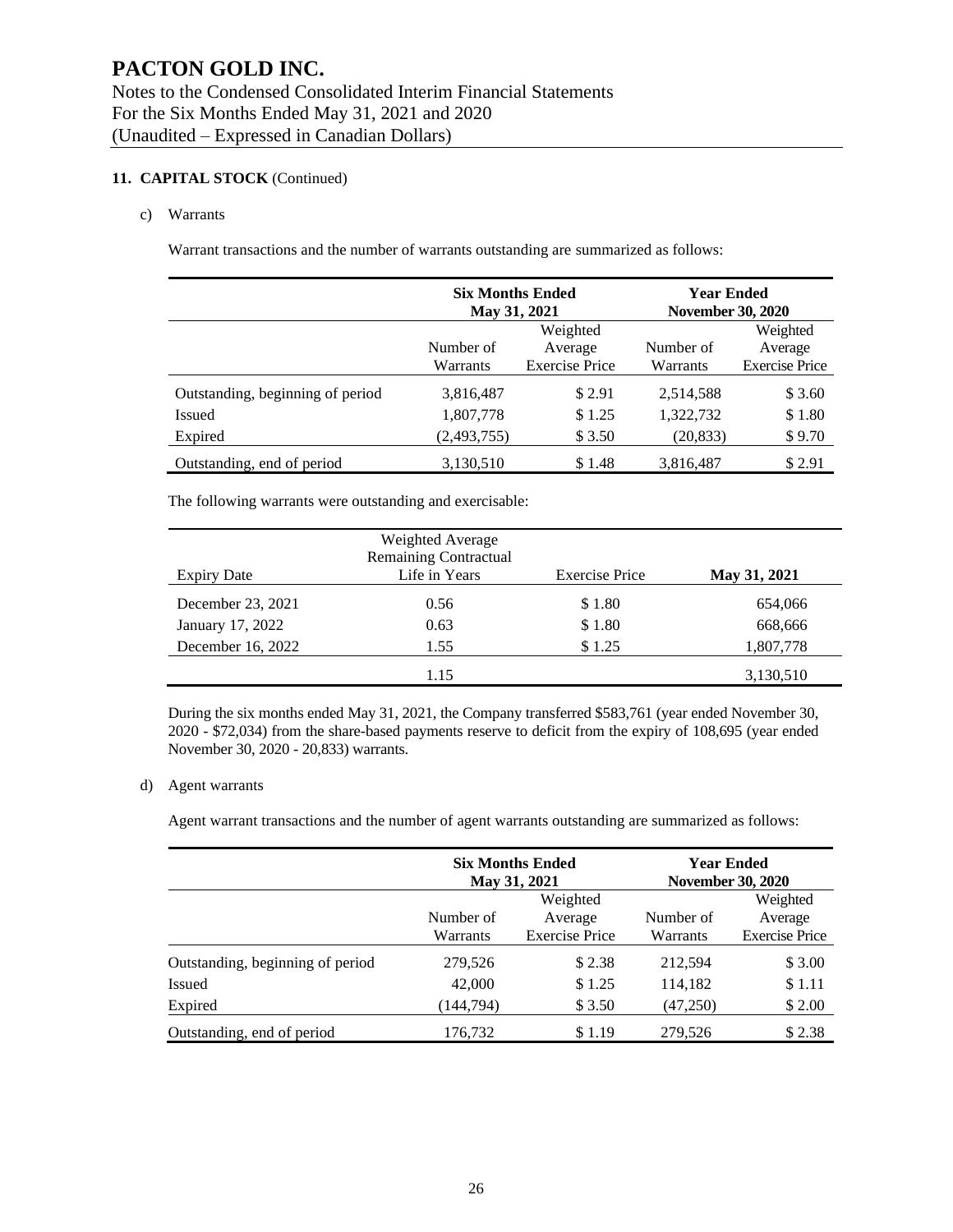#### **11. CAPITAL STOCK** (Continued)

#### d) Agent warrants (continued)

The following agent warrants were outstanding and exercisable:

|                    | Weighted Average<br><b>Remaining Contractual</b> |                       |              |
|--------------------|--------------------------------------------------|-----------------------|--------------|
| <b>Expiry Date</b> | Life in Years                                    | <b>Exercise Price</b> | May 31, 2021 |
| July 3, 2021*      | 0.09                                             | \$1.50                | 20,550       |
| July 9, 2021*      | 0.10                                             | \$1.00                | 97,928       |
| December 23, 2021  | 0.56                                             | \$1.80                | 15,654       |
| January 17, 2022   | 0.63                                             | \$1.80                | 600          |
| December 16, 2022  | 1.55                                             | \$1.80                | 42,000       |
|                    | 0.49                                             |                       | 176,732      |

\* expired unexercised subsequent to May 31, 2021

The Company applies the fair value method using the Black-Scholes option pricing model in accounting for its agent warrants granted. During the six months ended May 31, 2021, 42,000 (year ended November 30, 2020 - 114,182) agent warrants were issued with a fair value of \$16,707 (year ended November 30, 2020 - \$82,386).

The fair value of each agent warrant issued was calculated using the following weighted average assumptions:

|                                        | <b>Six Months Ended</b><br>May 31, 2021 | <b>Year Ended</b><br><b>November 30, 2020</b> |
|----------------------------------------|-----------------------------------------|-----------------------------------------------|
| Expected life (years)                  | 2.00                                    | 1.14                                          |
| Risk-free interest rate                | 0.25%                                   | 0.48%                                         |
| Annualized volatility                  | 101%                                    | 123%                                          |
| Dividend yield                         | N/A                                     | N/A                                           |
| Stock price at issue date              | \$0.89                                  | \$0.77                                        |
| Exercise price                         | \$1.25                                  | \$1.11                                        |
| Weighted average issue date fair value | \$0.40                                  | \$0.72                                        |

Option pricing models require the input of highly subjective assumptions regarding volatility. The Company has used historical volatility to estimate the volatility of the share price.

During the six months ended May 31, 2021, the Company transferred \$376,505 (year ended November 30, 2020 - \$25,567) from the share-based payments reserve to deficit from the expiry of 144,794 (year ended November 30, 2020 - 47,250) agent warrants.

#### e) Stock options

The Company has a stock option plan to grant incentive stock options to directors, officers, employees and consultants. Under the plan, the aggregate number of common shares that may be subject to option at any one time may not exceed 10% of the issued common shares of the Company as of that date, including options granted prior to the adoption of the plan. Options granted may not exceed a term of 10 years, and the term will be reduced to one year following the date of death of the optionee. All options vest when granted unless otherwise specified by the Board of Directors.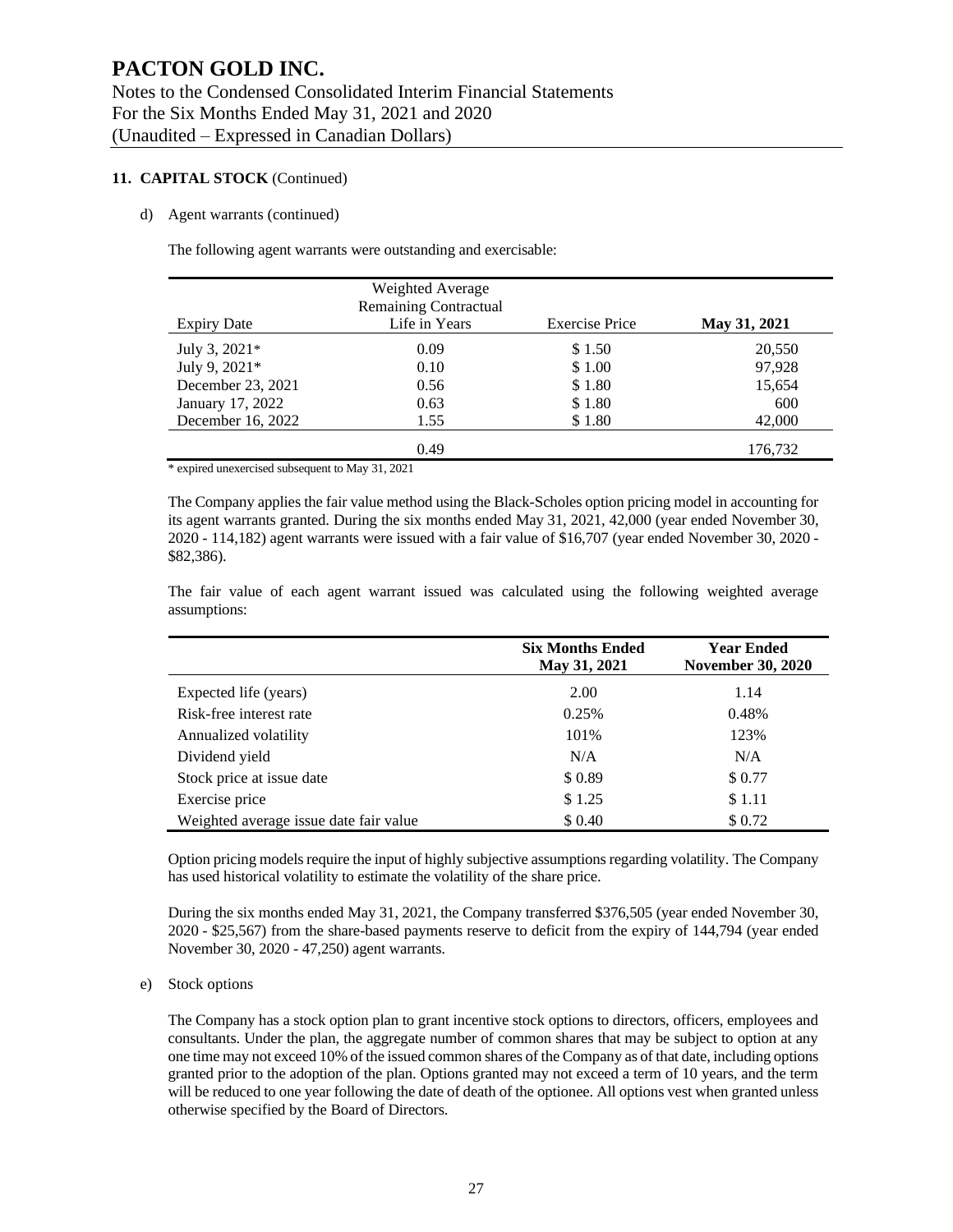#### **11. CAPITAL STOCK** (Continued)

#### e) Stock options (continued)

Stock option transactions and the number of stock options outstanding are summarized as follows:

|                                  | <b>Six Months Ended</b><br>May 31, 2021 |                   | <b>Year Ended</b><br><b>November 30, 2020</b> |                     |  |
|----------------------------------|-----------------------------------------|-------------------|-----------------------------------------------|---------------------|--|
|                                  | Weighted<br>Average                     |                   |                                               | Weighted<br>Average |  |
|                                  | Number of<br>Options                    | Exercise<br>Price | Number of<br>Options                          | Exercise<br>Price   |  |
| Outstanding, beginning of period | 3.259.500                               | \$1.86            | 1,545,000                                     | \$2.46              |  |
| Granted                          |                                         |                   | 1,750,000                                     | \$1.33              |  |
| Exercised                        |                                         |                   | (25,500)                                      | \$1.33              |  |
| Expired                          | (322.500)                               | \$3.56            | (10,000)                                      | \$2.20              |  |
| Outstanding, end of period       | 2,937,000                               | \$1.68            | 3,259,500                                     | \$1.86              |  |

The following stock options were outstanding and exercisable at May 31, 2021:

| <b>Expiry Date</b> | Weighted Average<br>Remaining<br>Contractual Life<br>in Years | <b>Exercise Price</b> | Outstanding | Exercisable |
|--------------------|---------------------------------------------------------------|-----------------------|-------------|-------------|
| July 19, 2021*     | 0.13                                                          | \$5.50                | 142,500     | 142,500     |
| July 25, 2021*     | 0.15                                                          | \$5.70                | 25,000      | 25,000      |
| July 5, 2022       | 1.10                                                          | \$1.60                | 685,000     | 685,000     |
| August 12, 2022    | 1.20                                                          | \$1.70                | 175,000     | 175,000     |
| August 16, 2022    | 1.21                                                          | \$1.70                | 155,000     | 155,000     |
| October 1, 2022    | 1.34                                                          | \$1.60                | 30,000      | 30,000      |
| July 24, 2023      | 2.15                                                          | \$1.33                | 1,724,500   | 1,724,500   |
|                    | 1.67                                                          |                       | 2,937,000   | 2,937,000   |

\* expired unexercised subsequent to May 31, 2021

The Company applies the fair value method using the Black-Scholes option pricing model in accounting for its stock options granted. Accordingly, there were no share-based payments recognized during the six months ended May 31, 2021 (year ended November 30, 2020 - \$1,688,352).

The fair value of each stock option granted was calculated using the following weighted average assumptions:

|                                        | <b>Six Months Ended</b><br>May 31, 2021 | <b>Year Ended</b><br><b>November 30, 2020</b> |
|----------------------------------------|-----------------------------------------|-----------------------------------------------|
| Expected life (years)                  | N/A                                     | 3.00                                          |
| Risk-free interest rate                | N/A                                     | 0.28%                                         |
| Annualized volatility                  | N/A                                     | 126%                                          |
| Dividend yield                         | N/A                                     | N/A                                           |
| Stock price at grant date              | N/A                                     | \$1.33                                        |
| Exercise price                         | N/A                                     | \$1.33                                        |
| Weighted average grant date fair value | N/A                                     | \$0.96                                        |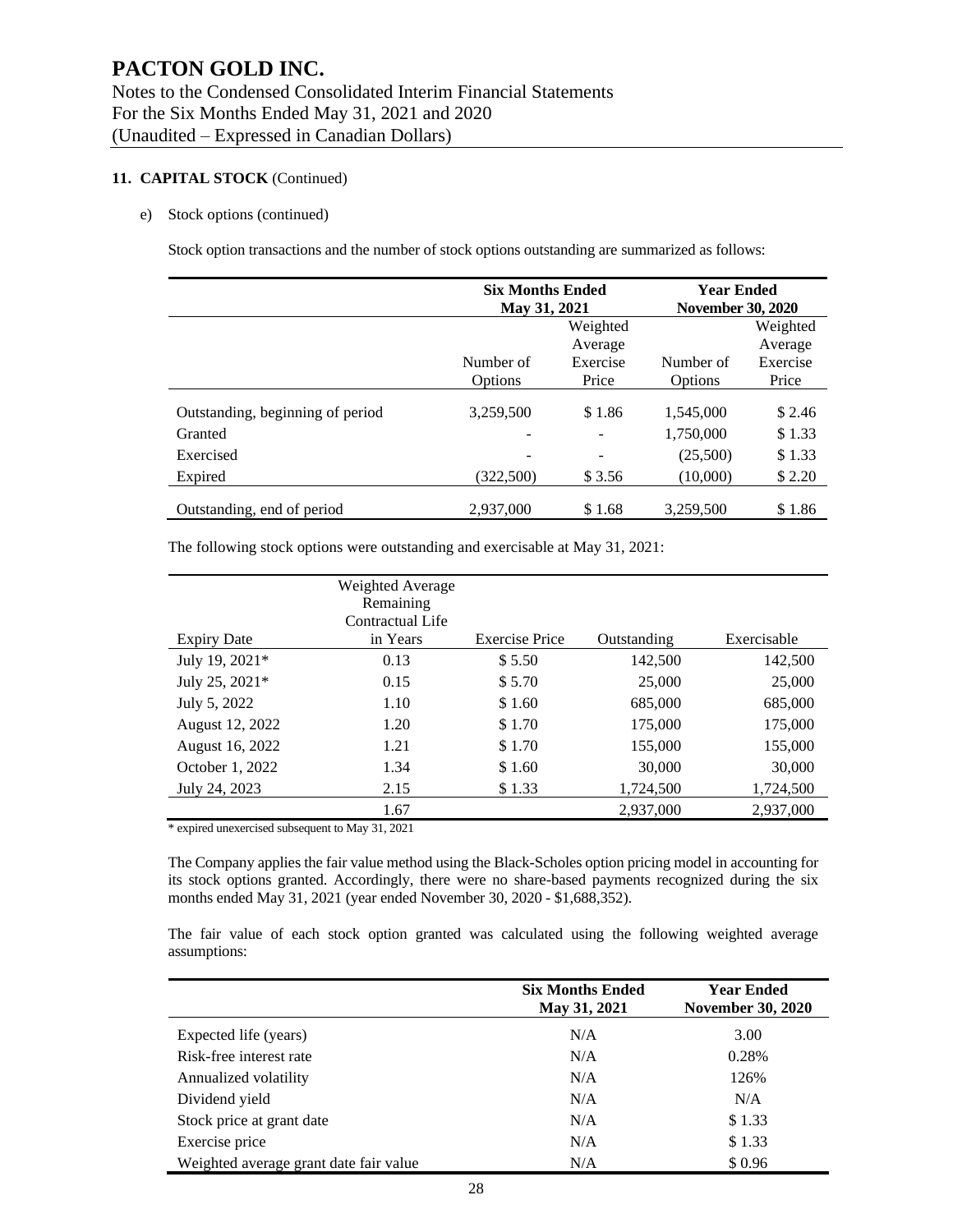#### **11. CAPITAL STOCK** (Continued)

e) Stock options (continued)

Option pricing models require the input of highly subjective assumptions regarding volatility. The Company has used historical volatility to estimate the volatility of the share price.

During the six months ended May 31, 2021, the Company transferred \$1,109,786 (year ended November 30, 2020 - \$18,807) from the share-based payments reserve to deficit from the expiry of 322,500 (year ended November 30, 2020 - 10,000) stock options.

#### **12. RELATED PARTY TRANSACTIONS**

These amounts of key management compensation are included in the amounts shown on the condensed consolidated interim statements of comprehensive loss:

|                         | <b>Six Months Ended</b><br>May 31, 2021 |         | <b>Six Months Ended</b><br>May 31, 2020 |         |
|-------------------------|-----------------------------------------|---------|-----------------------------------------|---------|
| Short-term compensation |                                         | 489.000 |                                         | 303,000 |

During the six months ended May 31, 2021, short-term compensation to related parties consisted of \$120,000 (2020 - \$nil) in consulting fees, \$45,000 (2020 - \$45,000) in management fees, \$54,000 (2020 - \$53,000) in professional fees and \$270,000 (2020 - \$205,000) in geological fees included in exploration and evaluation assets.

Transactions with related parties are included in the amounts shown on the condensed consolidated interim statements of comprehensive loss as follows:

|                                                    |   | <b>Six Months Ended</b><br>May 31, 2021 |    | <b>Six Months Ended</b><br>May 31, 2020 |
|----------------------------------------------------|---|-----------------------------------------|----|-----------------------------------------|
| Related company with a common officer (rent)       | S | 48,000                                  | S  | 30,000                                  |
| Related company controlled by officer and director |   |                                         |    |                                         |
| (consulting fees and office and miscellaneous)     | S | 87,000                                  | \$ |                                         |
| Related company controlled by officer and director |   |                                         |    |                                         |
| (geological fees included in exploration and       |   |                                         |    |                                         |
| evaluation assets)                                 | S | -                                       |    | 60.000                                  |

As at May 31, 2021, the Company has outstanding amounts payable to officers and directors of the Company of \$7,500 (November 30, 2020 - \$75,382) for outstanding fees and expenses and \$1,080 (November 30, 2020 - \$1,102) receivable from a company with a common officer for shared expenses. The amounts payable are non-interest-bearing, uncollateralized and repayable on demand.